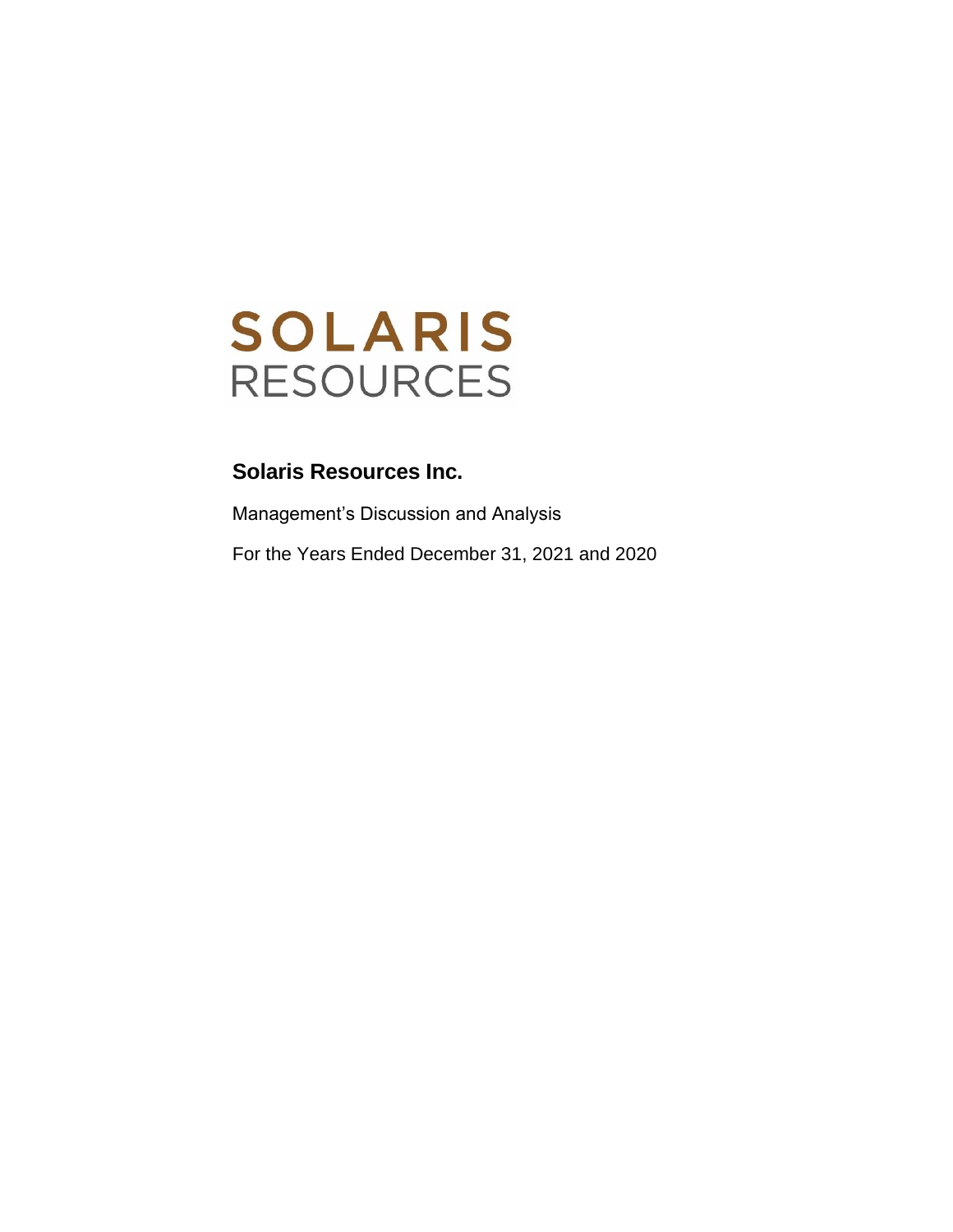Management's Discussion and Analysis For the years ended December 31, 2021 and 2020 (Expressed in thousands of United States dollars, unless otherwise noted)

# **INTRODUCTION**

This management's discussion and analysis ("MD&A") of Solaris Resources Inc. (the "Company", "Solaris", "we", "us", or "our") covers the year ended December 31, 2021, with comparative information for the year ended December 31, 2020. This MD&A is dated March 24, 2022 and takes into account information available up to and including that date. This MD&A should be read in conjunction with the Company's consolidated financial statements for the year ended December 31, 2021, and the related notes contained therein, which are available on the Company's website at [www.solarisresources.com](http://www.solarisresources.com/) and on the SEDAR website at [www.sedar.com.](http://www.sedar.com/)

The Company has prepared the consolidated financial statements in accordance with International Financial Reporting Standards ("IFRS") as issued by the International Accounting Standards Board ("IASB").

All dollar amounts reported herein are expressed in thousands of US dollars unless indicated otherwise.

Solaris was incorporated under the Business Corporations Act of British Columbia on June 18, 2018 as a wholly owned subsidiary of Equinox Gold Corp. ("Equinox"). Equinox subsequently distributed 60% of the outstanding shares of the Company to its shareholders pursuant to a plan of arrangement (the "Arrangement"). Solaris' common shares are listed on the Toronto Stock Exchange and trade under the symbol "SLS" as well as on the OTCQB Venture Market under the symbol "SLSSF".

# **CAUTIONARY NOTE REGARDING FORWARD-LOOKING INFORMATION**

Certain information contained in this document constitutes forward-looking statements. All statements, other than statements of historical facts, are forward looking statements, including but not limited to statements with respect to future plans and objectives of Solaris; that an updated mineral resource estimate at Warintza Central is expected to be completed in early Q2; that Solaris is completing an aggressive growth strategy via step-out and extensional drilling to test the next targets for future discoveries; that the Company plans to complete follow-up drilling on recent discoveries made at West, East and South targeting the interpreted cores, as well as test additional targets for future discoveries at Yawi and Caya and other recently generated targets within the broader land package to be revealed in a forthcoming update; that the Company intends to effect the Re-Organization; that the Company intends to spin out Solaris Exploration to shareholders relative to their shareholdings in Solaris; that Solaris will continue to focus on rapidly growing and advancing its Warintza Project in southeastern Ecuador, while Solaris Exploration will allow shareholders to capture additional long-term value from the growth potential of the non-core assets in the Solaris Exploration shares distributed pursuant to the Spin-Out; that further funds may be required to fund future obligations and exploration plans, potential mineralization, exploration results, the availability of financial resources, capital, operating and cash flow estimates, intentions for its Warintza Project in Ecuador. Forward-looking statements are often, but not always, identified by the use of words such as may, will, seek, anticipate, believe, plan, estimate, budget, schedule, forecast, project, expect, intend, or similar expressions.

The forward-looking statements are based on a number of assumptions which, while considered reasonable by the Company, are subject to risks and uncertainties, including assumptions made about the Company's ability to advance exploration and development efforts at its projects; the results of such exploration and development efforts; copper, gold and other base and precious metal prices; cut-off grades; accuracy of mineral resource estimates and resource modeling; timing and reliability of sampling and assay data; representativeness of mineralization; timing and accuracy of metallurgical test work; anticipated political and social conditions; expected government policy, including reforms; ability to successfully raise additional capital; and other assumptions used as a basis for preparation of the Company's current technical reports. The Company cautions readers that forward-looking statements involve and are subject to known and unknown risks, uncertainties and other factors which may cause actual results, performance or achievements to differ materially from those expressed in or implied by such forwardlooking statements and forward-looking statements are not guarantees of future results, performance or achievement. These risks, uncertainties and factors include the ability to raise funding to continue exploration, development and mining activities; share price fluctuation; global economic conditions; negative operating cash flow; uncertainty of future revenues or of a return on investment; no defined mineral reserves with no mineral properties in production or under development; speculative nature of mineral exploration and development; risk of global outbreaks and contagious diseases; risks from international operations; risk associated with an emerging and developing market; relationships with, and claims by, local communities and indigenous groups; geopolitical risk; permitting risk; failure to comply strictly with applicable laws, regulations and local practices may have a material adverse impact on the Company's operations or business; the Company's concessions are subject to pressure from artisanal and illegal miners; the inherent operational risks associated with mining, exploration and development, many of which are beyond the Company's control; land title risk; fraud and corruption; ethics and business practices; Solaris may in the future become subject to legal proceedings; Solaris' mineral assets are located outside Canada and are held indirectly through foreign affiliates; commodity price risk; exchange rate fluctuations; joint ventures; property commitments; infrastructure; properties located in remote areas; lack of availability of resources; key management; dependence on highly skilled personnel; competition,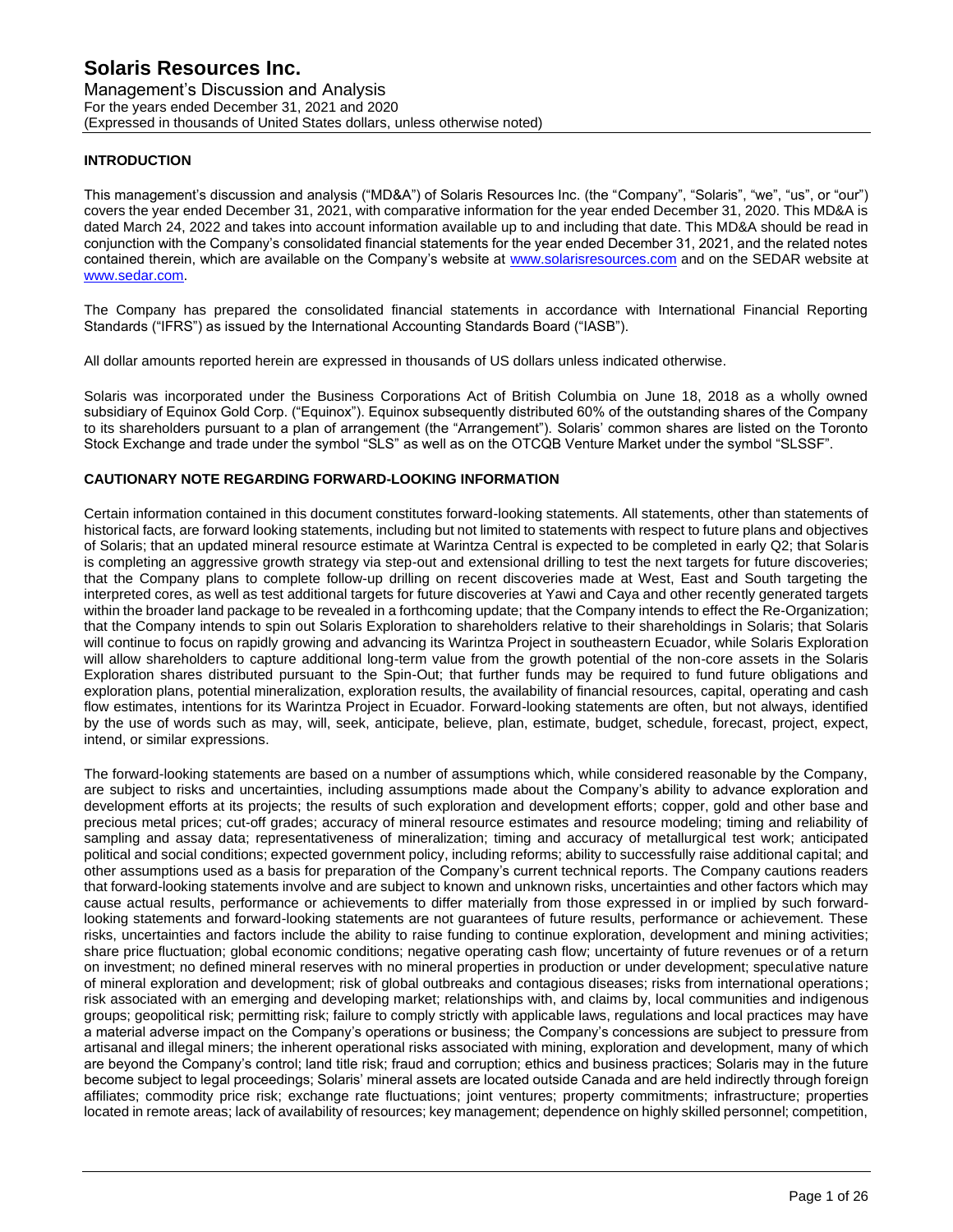Management's Discussion and Analysis For the years ended December 31, 2021 and 2020 (Expressed in thousands of United States dollars, unless otherwise noted)

significant shareholders; conflicts of interests; uninsurable risks; information systems; public company obligations; internal controls provide no absolute assurances as to reliability of financial reporting and financial statement preparation, and ongoing evaluation may identify areas in need of improvement; the Company's foreign subsidiary operations may impact its ability to fund operations efficiently, as well as the Company's valuation and stock price; the value of the Company's common shares, as well as its ability to raise equity capital, may be impacted by future issuances of shares; and measures to protect endangered species may adversely affect the Company's operations.

Although the Company has attempted to identify important risks, uncertainties and other factors that could cause actual performance, achievements, actions, events, results or conditions to differ materially from those expressed in or implied by the forward-looking information, there may be other risks, uncertainties and other factors that cause performance, achievements, actions, events, results or conditions to differ from those anticipated, estimated or intended. Unless otherwise indicated, forwardlooking statements contained herein are as of the date hereof and the Company disclaims any obligation to update any forwardlooking statements, whether as a result of new information, future events or results or otherwise, except as required by applicable law.

## **DESCRIPTION OF BUSINESS**

Solaris is a multi-asset exploration company, advancing a portfolio of copper and gold assets in the Americas, which includes: its primary focus, a high-grade resource with expansion and discovery potential at the Warintza Project ("Warintza") in Ecuador; discovery potential at its optioned and owned grass-roots Tamarugo Project ("Tamarugo") in Chile and Capricho and Paco Orco projects in Peru; exposure of up to \$130 million spending by Freeport-McMoRan through a farm-out agreement on its Ricardo Project ("Ricardo") in Chile; and significant leverage to increasing copper prices through its 60% interest in the La Verde jointventure project ("La Verde") with a subsidiary of Teck Resources in Mexico.

## **HIGHLIGHTS AND ACTIVITIES**

The Company made significant progress during 2021, with the following milestones achieved:

## **Corporate:**

- In February, the Company's common shares commenced trading on the Toronto Stock Exchange.
- In March, the Company announced the appointment of Mr. Kevin Thomson to its Board of Directors who brings over 35 years of senior strategic mergers and acquisitions experience in the mining industry.
- During the first quarter of 2021, the Company received gross proceeds of \$4,333 (C\$5,411) on the issuance of 2,443,003 shares of the Company on exercise of options and warrants of the Company and Equinox Warrants.
- Solaris was added to the MSCI Canada Small Cap Index on May 27, 2021.
- Solaris announced the appointment of Ms. Sunny Lowe as Chief Financial Officer, effective October 1, 2021.
- In December, the Company announced its intention of transferring its non-core assets held in Ecuador, Peru, Chile and Mexico into a newly incorporated wholly owned subsidiary of Solaris named Solaris Exploration Inc. ("Solaris Exploration") pursuant to an internal re-organization (the "Re-Organization"). Following the Re-Organization, it is expected that 100% of the common shares of Solaris Exploration will be spun out to shareholders relative to their shareholdings in Solaris (the "Spin-Out").

## **Warintza Project Advancement:**

- During the first quarter of 2021, Solaris reported assay results for the following drill holes at Warintza Central:
	- two drill holes returning long high-grade intervals of 1,067m of 0.60% CuEq<sup>1</sup> and 454m of 0.62% CuEq, extending

Solaris defines copper equivalent calculation for reporting purposes only. Copper-equivalence is calculated as: CuEq (%) = Cu (%) + 3.33 x Mo (%) + 0.73 x Au (g/t), utilizing metal prices of Cu – US\$3.00/lb, Mo – US\$10.00/lb and Au – US\$1,500/oz. No adjustments were made for recovery as the project is an early-stage exploration project and metallurgical data to allow for estimation of recoveries is not yet available. The definition of CuEq applies to all copper-equivalence reported herein.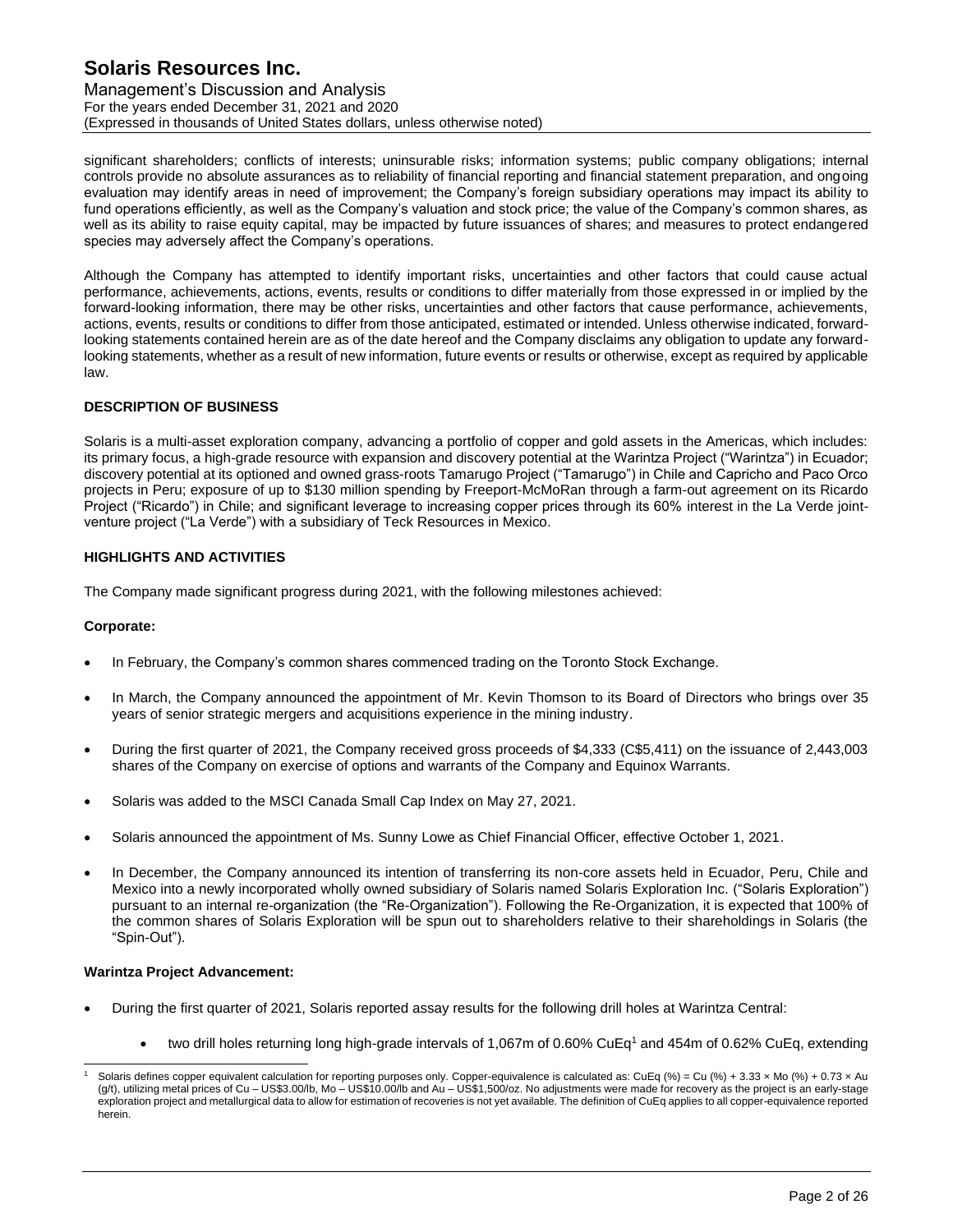mineralization to the north and northeast<sup>2</sup>;

- four drill holes returning long high-grade intervals of 600m of 1.00% CuEq, 688m of 0.57% CuEq, 736m of 0.74% CuEq (0.59% Cu, 0.03% Mo, and 0.07 g/t Au) and 462m of 1.00% CuEq, extending the limits of mineralization to the west and northwest<sup>3</sup>; and
- three drill holes returning further high-grade intervals of 922m of 0.94% CuEq, 1,229m of 0.56% CuEq, and 958m of 0.77% CuEq, extending the limits of mineralization to the southeast, to depth, and between the eastern and western drilling at Warintza Central<sup>4</sup>.
- In February, the Company announced a significant new discovery at Warintza West, with results from the first hole returning 798m of 0.31% CuEq, as well as results of the inaugural geophysical survey revealing a much more extensive porphyry system at Warintza than previously understood. Solaris announced an expansion of its drill program from six to twelve rigs to accelerate resource and discovery drilling at Warintza Central, West, East and South. A new target, named Yawi, was also identified to the east of Warintza East<sup>5</sup>.
- During the second quarter of 2021, Solaris reported assay results for the following drill holes at Warintza Central:
	- three drill holes returning long high-grade intervals of 494m of 0.50% CuEq, 797m of 0.83% CuEq and 688m of 0.51% CuEq, extending mineralization between the western and eastern drilling and stepping out to the north and south<sup>6</sup>; and
	- three drill holes returning 1,029m of 0.73% CuEq, 238m of 0.68% CuEq, and 548m of 0.42% CuEq, extending the drill defined envelope of high-grade mineralization to the east and west and increasing the strike length to 1,100m<sup>7</sup>.
- In June, Solaris announced the commencement of maiden drilling at Warintza East, targeting the third major discovery at Warintza, and defined a major copper porphyry target at Yawi from the further processing of geophysical and geochemical data at Warintza, extending the strike length of the Warintza cluster of porphyry targets to 7km from 5km<sup>8</sup>.
- During the third quarter of 2021, Solaris reported assay results for the following drill holes at Warintza Central:
	- three drill holes returning 952m of 0.62% CuEq, 382m of 0.77% CuEq and 1,000m of 0.60% CuEq, extending the strike length to 1,250m<sup>9</sup>; and
	- three drill holes, infilling and extending the drill defined envelope of mineralization to the east, with high-grade mineralization encountered in all holes starting at or near surface. Results include: 462m of 0.91% CuEq, 632m of 0.68% CuEq, and 1,184m of 0.68% CuEq<sup>10</sup>.
- In July, the Company announced a significant new discovery in maiden drilling of the Warintza East target, with the first hole drilled to a total depth of 1,213m and results for the first 320m of core returning 0.46% CuEq from surface<sup>11</sup>. Later in September, the Company reported further assay results from Warintza East, with the first hole collared approximately

Additional detail is set out in the Company's news release titled, "Solaris Reports 1,067m of 0.60% CuEq From Surface, Expands Limits of Warintza Central to the North, Northeast", dated January 14, 2021.

Additional detail is set out in the Company's news release titled, "Solaris Reports 600m of 1.0% CuEq and 462m of 1.0% CuEq From Surface, Continued Expansion of Warintza Central", dated February 22, 2021.

<sup>4</sup> Additional detail is set out in the Company's news release titled, "Solaris Reports 922m of 0.94% CuEq From Surface in Continued Expansion of Warintza Central" dated March 22, 2021.

Additional detail is set out in the Company's news release titled, "Solaris Announces New Discovery at Warintza West, Geophysics Reveal More Extensive Porphyry System; Doubling Drill Program to 12 Rigs", dated February 16, 2021.

<sup>6</sup> Additional detail is set out in the Company's news release titled, "Solaris Reports 800m of 0.83% CuEq From Surface including 370m of 0.94% CuEq; Continued Expansion of Warintza Central" dated April 19, 2021.

Additional detail is set out in the Company's news release titled, "Solaris Reports 1,029m of 0.73% CuEq From Surface, Expands Warintza Central to +1,100m Strike; Maiden Drilling Set to Commence at Warintza East", dated May 26, 2021.

<sup>8</sup> Additional detail is set out in the Company's news release titled, "Solaris Commences Maiden Drilling at Warintza East; Major Porphyry Target Defined at Yawi", dated June 14, 2021.

Additional detail is set out in the Company's news release titled, "Solaris Reports 1,000m of 0.60% CuEq from Surface, Extending Warintza Central to 1,250m Strike Length", dated July 7, 2021.

<sup>10</sup> Additional detail is set out in the Company's news release titled, "Solaris Reports 1,184m of 0.68% CuEq from Surface in Expansion of Warintza Central; Maiden Drilling Commences at El Trinche", dated September 7, 2021.

<sup>11</sup> Additional detail is set out in the Company's news release titled, "Solaris Announces Significant New Discovery at Warintza East", dated July 20, 2021.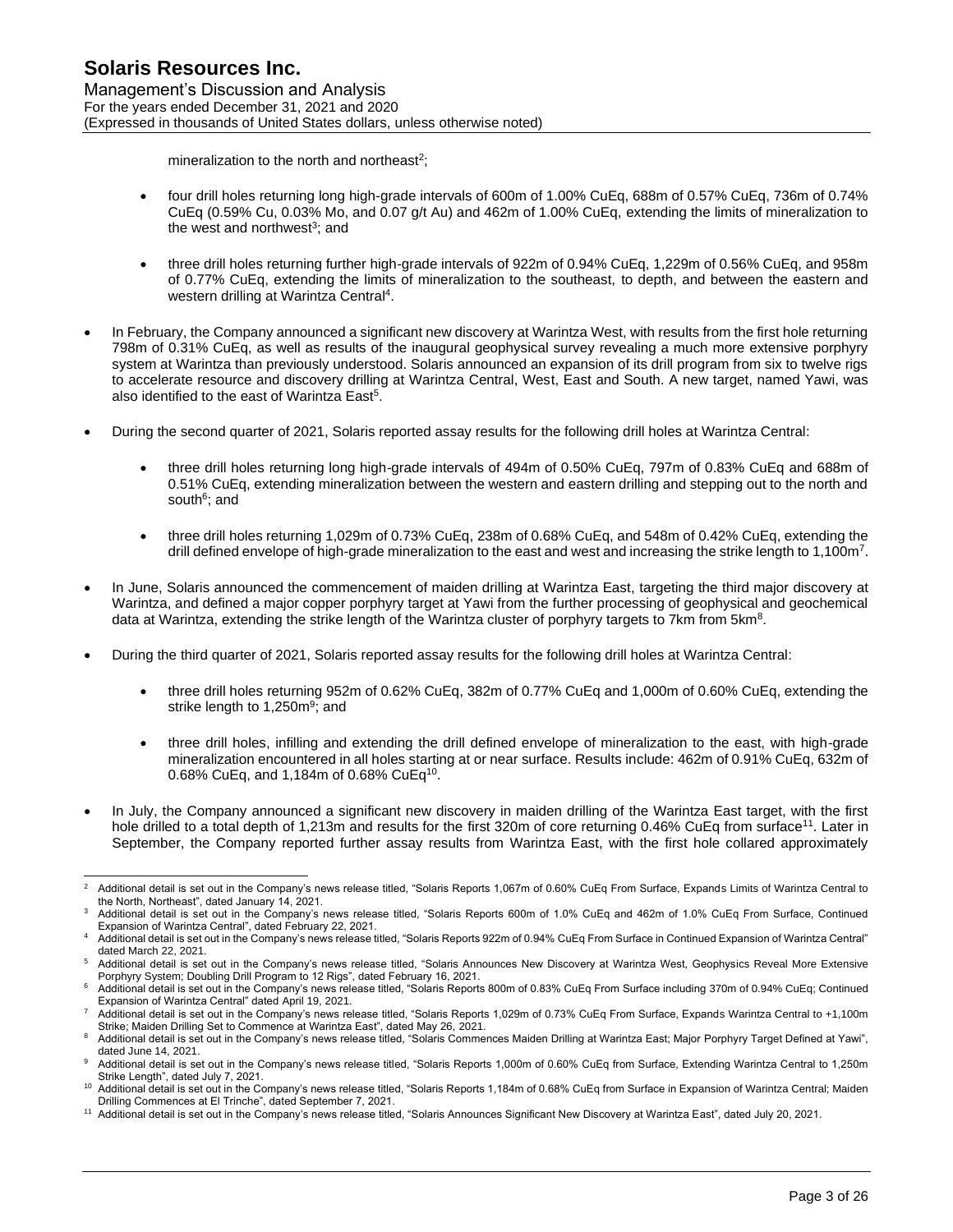1,300m east of Warintza Central and drilled to the southwest, returning 396m of 0.42% CuEq from surface within a broader interval of 1,213m assaying 0.28% CuEq, and the second hole collared from the same platform but drilled to the northwest, returning 320m of 0.48% CuEq, including 62m of 0.68% CuEq from surface, from the first 320m of core<sup>12</sup>.

- During the fourth quarter of 2021, Solaris reported assay results for the following drill holes at Warintza:
	- three holes extending the drill defined envelope of high-grade mineralization at Warintza Central to the north, northeast and south, with the highest-grade mineralization encountered in all holes starting at or near surface. Results included 372m of 0.82% CuEq from surface, 1,000m of 0.81% CuEq from near surface, and 618m of 0.48% CuEq from surface, broadening the width of Warintza Central to the north in a 165m step out hole<sup>13</sup>;
	- Solaris reported additional assay results from Warintza Central and Warintza East, extending the strike length of Warintza Central to 1,350m where it now overlaps the western limits of Warintza East. Warintza Central results include: 722m of 0.69% CuEq, and 660m of 0.47% CuEq. The second hole at Warintza East returned 320m of 0.48% CuEq from surface within a broader interval of 1,160m assaying 0.25% CuEq<sup>14</sup>;
	- two additional holes have extended the dimensions of Warintza Central zone to the south and east, with the highest-grade intervals in each hole starting at or near surface, returning 920m of 0.62% CuEq extending mineralization to the east where it partially overlaps Warintza East, and 1,080m of 0.41% CuEq from surface extending mineralization by at least 200m to the south where it remains open<sup>15</sup>; and
	- five additional holes have expanded the dimensions of Warintza Central to the south and southeast where it remains open, with the highest-grade intervals within each hole starting at or near surface, returning 868m of 0.58% CuEq, 244m of 0.70% CuEq within a broader interval of 822m of 0.35% CuEq, 915m of 0.56% CuEq, 1,048m of 0.46% CuEq extending mineralization to the southeast where it remains open, and 592m of 0.52% CuEq extending mineralization to the south where it remains open<sup>16</sup>.
- In November, Solaris reported the commencement of maiden drilling at Warintza South, targeting the fourth major discovery at Warintza, as well as, updated geophysical interpretation and geochemical sampling which have refined and expanded the dimensions of key targets at Warintza. In addition, the Company was redirecting its twelve-rig drilling fleet toward aggressive step-out growth and discovery-oriented drilling over the balance of the year and into 2022<sup>17</sup>.

## Subsequent to year-end:

- In January 2022, Solaris announced a significant new discovery in maiden drilling of the Warintza South target, which is an entirely separate porphyry deposit, located approximately 3kms south of the Warintza Central zone, with the first hole ever drilled returning 606m of 0.41% CuEq of continuous porphyry copper mineralization from near surface, within a broader interval of 755m of 0.36% CuEq. Warintza South marks the fourth major copper discovery within the 7km x 5km Warintza porphyry cluster<sup>18</sup>.
- In February 2022, the Company reported assay results from a series of additional holes from mineral resource growth drilling at Warintza Central with the highest-grade intersection reported to date building on an emerging near surface, highgrade extension to the northeast that remains open, as well as to the south and southeast. Results included 740m of 0.60% CuEq within a broader interval of 906m of 0.53% CuEq, 396m of 0.70% CuEq within a broader interval of 817m of 0.60% CuEq, 100m of 1.64% CuEq from 50m depth, the highest-grade mineralization reported to date within a broader interval of 852m of 0.56% CuEq, 236m of 0.56% CuEq within a broader interval of 564m of 0.41% CuEq, 168m of 0.69% CuEq within a broader interval of 632m of 0.31% CuEq, and 446m of 0.70% CuEq within a broader interval of 811m of 0.51% CuEq<sup>19</sup>.

<sup>&</sup>lt;sup>12</sup> Additional detail is set out in the Company's news release titled, "Solaris Expands Warintza East Discovery; Ongoing Drilling Targeting High Grade Link to Warintza Central", dated September 27, 2021.

<sup>13</sup> Additional detail is set out in the Company's news release titled, "Solaris Reports 1,000m of 0.81% CuEq from Surface; Broadens Width of Warintza Central to North in 165m Step Out Hole", dated October 12, 2021.

<sup>14</sup> Additional detail is set out in the Company's news release titled, "Solaris Extends Warintza Central to 1,350m Strike Length to Overlap Warintza East Discovery", dated October 25, 2021.

<sup>&</sup>lt;sup>15</sup> Additional detail is set out in the Company's news release titled "Solaris Reports 920m of 0.62% CuEq and 1,080m of 0.41% CuEq; Warintza Central Extended up to 600m Width and Open", dated November 15, 2021.

<sup>16</sup> Additional detail is set out in the Company's news release titled "Solaris Extends Warintza Central to South, Southeast and Still Open; Maiden Drilling Results from Warintza South Expected in January", dated December 14, 2021.

<sup>17</sup> Additional detail is set out in the Company's news release titled, "Solaris Commences Maiden Drilling at Warintza South; Updated Geophysics and Geochemistry Expand Warintza Porphyry Cluster", dated November 1, 2021.

<sup>18</sup> Additional detail is set out in the Company's news release titled "Solaris Announces Significant New Discovery at Warintza South", dated January 18, 2022.

<sup>&</sup>lt;sup>19</sup> Additional detail is set out in the Company's news release titled "Solaris Reports Highest Grades to Date, 100m of 1.64% CuEq Near Surface in Emerging NE Extension" dated February 28, 2022.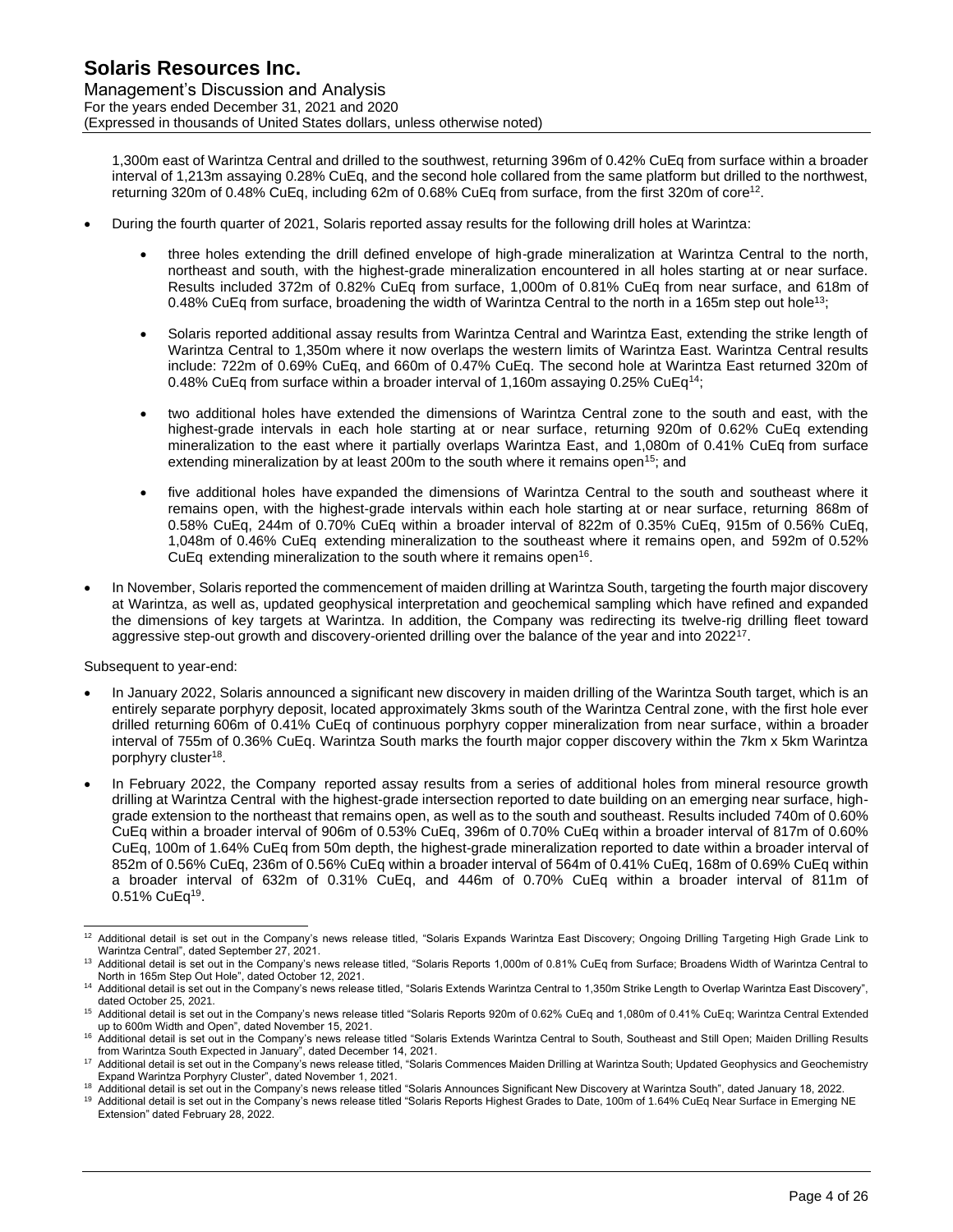Management's Discussion and Analysis For the years ended December 31, 2021 and 2020 (Expressed in thousands of United States dollars, unless otherwise noted)

# **OUTLOOK**

Solaris plans to operate ten to twelve drill rigs focused on resource growth and discovery drilling programs at Warintza. The initial resource growth drilling program for Warintza Central has been completed which will inform the updated mineral resource estimate expected to be completed in early Q2 2022. With this intensive program behind us, the focus of ongoing drilling has turned to pursuing the further extensions of near-surface, high-grade mineralization at Warintza Central which remain open, with additional platforms allowing for more aggressive step-outs under construction. In addition, the Company plans to complete follow-up drilling on recent discoveries made at West, East and South targeting the interpreted cores, as well as test additional targets for future discoveries at Yawi and Caya and other recently generated targets within the broader land package to be revealed in a forthcoming update.

The Company is also progressing with the Re-Organization activities as well as its intention to spin out Solaris Exploration to shareholders relative to their shareholdings in Solaris. Solaris will continue to focus on rapidly growing and advancing its Warintza Project in southeastern Ecuador, while Solaris Exploration will allow shareholders to capture additional long-term value from the growth potential of the non-core assets in the Solaris Exploration shares distributed pursuant to the Spin-Out.

## **Warintza**

Warintza is a high-grade porphyry copper-molybdenum-gold project located in southeastern Ecuador in the province of Morona Santiago, Canton Limon Indanza north of the Mirador copper-gold mine (owned by CRCC-Tongguan) and the Fruta del Norte gold mine (owned by Lundin Gold) and adjacent to the San Carlos-Panantza copper project (owned by CRCC-Tongguan). The property includes eight metallic mineral concessions covering 268 km<sup>2</sup>. Three concessions with an area of 10 km<sup>2</sup> are permitted for exploration activities including drilling and path construction. South32 Royalty Investments Pty Ltd holds a 2% net smelter royalty on the original three concessions. Concessions have a term of 25 years and can be renewed for additional periods of 25 years if applications for renewal are submitted before the expiration of the concessions.

Warintza enjoys the support of its local Shuar Centres of Warints and Yawi with whom the Company shares an Impacts and Benefits Agreement ("IBA"). The IBA provides certainty of community support for the responsible advancement of the project from exploration and development through to production and is a major milestone in the Company's innovative corporate social responsibility ("CSR") program. This was the first IBA established in Ecuador and set the precedent for industry best practice for inclusive and mutually beneficial resource development in partnership with Indigenous Peoples. The IBA formalizes commitments toward supporting partner communities in their social and cultural practices. It also provides for eliminating or mitigating adverse impacts, employment, contracting and business opportunities supported by a robust program of education, skills and training together with community infrastructure development and financial benefits to maximize community participation and positive outcomes for Indigenous Peoples.

The current Inferred Mineral Resource estimate of 124 million tonnes grading 0.56% Cu, 0.03% Mo and 0.1 g/t Au is open at depth and laterally in every direction, based on historic drilling totaling less than 7,000m and averaging less than 200m in depth. Warintza Central is set within a 7km x 5km cluster of copper porphyries where additional adjacent discoveries have been made at Warintza West, East and South over the last year.

The initial resource growth drilling program for Warintza Central has been completed which will inform the updated mineral resource estimate expected to be completed in early Q2 2022.

The Warintza Mineral Resource estimate was reported in the Technical Report entitled, "Resource Estimate of the Warintza Central Cu-Mo Porphyry Deposit" completed by Equity Exploration Consultants Ltd. with an effective date of December 13, 2019. The Mineral Resource estimate work was completed by Trevor Rabb, PGeo (EGBC #39599), who is an independent "qualified person" as defined in National Instrument 43-101. The report is available on the Company's website at [www.solarisresources.com](http://www.solarisresources.com/) and on the SEDAR website at [www.sedar.com.](http://www.sedar.com/)

The current Warintza Mineral Resource estimate excludes all drilling results subsequent to December 2019.

## *Warintza Drill Program*

Warintza Central drilling has returned long intervals of high-grade copper mineralization, with the highest-grade intervals within each hole starting at or near surface, extending to 1km+ depths with grades up to 1.64% CuEq, significantly extending mineralization beyond the limits of historical drilling that informs the current Inferred Mineral Resource.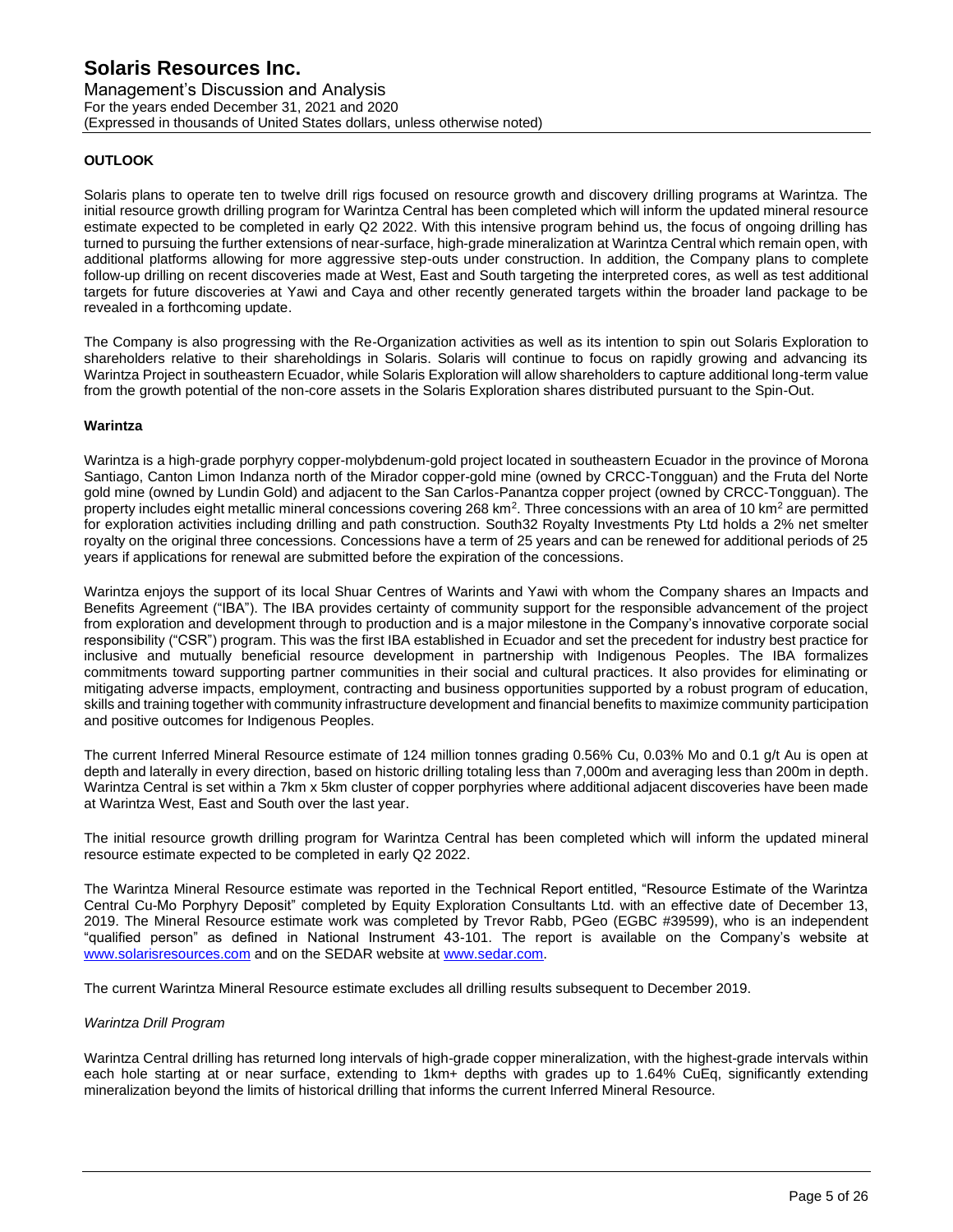Management's Discussion and Analysis For the years ended December 31, 2021 and 2020 (Expressed in thousands of United States dollars, unless otherwise noted)

Results from the mineral resource expansion program at Warintza Central will form the basis of an updated mineral resource estimate, expected for completion in early Q2 2022.

The Warintza Central resource is set within a 7km x 5km cluster of copper porphyries where additional discoveries have been made at Warintza West (February 2021), Warintza East (July 2021) and Warintza South (January 2022), each with a similar or larger footprint to Warintza Central.

At Warintza West, the first drill hole resulted in a significant new discovery returning 798m of 0.31% CuEq, with geophysics revealing this interval lies within a high-conductivity anomaly encompassing Warintza Central, East and West. More recently, the company announced its third major copper discovery at Warintza East where the first two holes have returned long intervals of mineralization with the highest grades starting at or near surface reflecting the vertical zonation in the system. The first hole was drilled to the southwest, returning 396m of 0.42% CuEq from surface, with the full length of the hole of 1,213m assaying 0.28% CuEq. The second hole was collared from the same platform but drilled to the northwest, returning 320m of 0.48% CuEq from surface within a broader interval of 1,160m assaying 0.25% CuEq. Importantly, the footprint of Warintza East overlaps conceptual pit designs for Warintza Central, which itself continues to grow.

Recently in January 2022, first-ever drilling at Warintza South resulted in the fourth major copper discovery within the 7km x 5km Warintza porphyry cluster, which is an entirely separate porphyry deposit, located approximately 3kms south of the Warintza Central zone, returning 606m of 0.41% CuEq of continuous porphyry copper mineralization from near surface.

Summarized drilling results from Warintza Central, Warintza West, Warintza East and Warintza South are listed on the Company's website along with an interactive 3D Model. The Company continues to reorient its drilling fleet to pursue an aggressive growth strategy via step-out and extensional drilling targeting the interpreted and to test the next targets for further discoveries in 2022.

## **La Verde**

La Verde is situated in the Sierra Madre del Sur west of Mexico City in Michoacán State, Mexico and consists of the Unificación Santa Maria claim. The project is accessible year-round by paved roads and is strategically located next to key infrastructure with easy access to water, power and rail. The project is held 60% by the Company and 40% by a subsidiary of Teck Resources Ltd. The joint venture agreement governing the operation and funding of La Verde was formalized effective February 28, 2015 (the "La Verde Agreement"). The La Verde Agreement provides that Solaris be the operator of the project. The La Verde Agreement further provides for dilution of either parties' ownership should funding not be provided in accordance with their respective participating interests. La Verde is subject to a 0.5% net smelter royalty held by Minera CIMA, S.A. de C.V.

## **Ricardo**

Ricardo consists of approximately 16,000 hectares strategically located along the West Fissure fault in Chile approximately 25km south of Codelco's Chuquicamata Mine, one of the largest copper mines in the world. The West Fissure is highly prospective and hosts numerous other large porphyry copper deposits.

In October 2018, the Company entered into a definitive earn-in option agreement (the "Ricardo Option Agreement"), amended in October 2019 and in February 2022, with Freeport with respect to the Ricardo Property whereby Freeport can earn up to an 80% interest in the Ricardo Property for gross expenditures of \$130 million or \$30 million plus the delivery of a feasibility study for a mine at Ricardo.

## **Tamarugo**

Tamarugo is a grass-roots copper porphyry target strategically located in northern Chile approximately 85 kilometres northeast of Copiapo and approximately 65 kilometres southwest of Codelco's El Salvador Copper Mine. The Company entered into a definitive earn-in option agreement with Freeport with respect to 5,100 hectares owned by Freeport in June 2019, amended in November 2020 (the "Tamarugo Option Agreement").

Pursuant to the Tamarugo Option Agreement, the Company can earn up to a 75% interest in Tamarugo upon making staged exploration expenditures totaling \$5.5 million and delivering a pre-feasibility study for a mine at Tamarugo by the end of year seven, subject to Freeport's back-in right to maintain Freeport's ownership at 60% upon satisfying certain conditions.

The Company is obligated to issue an additional 500,000 common shares to the estate of a former consultant of the Company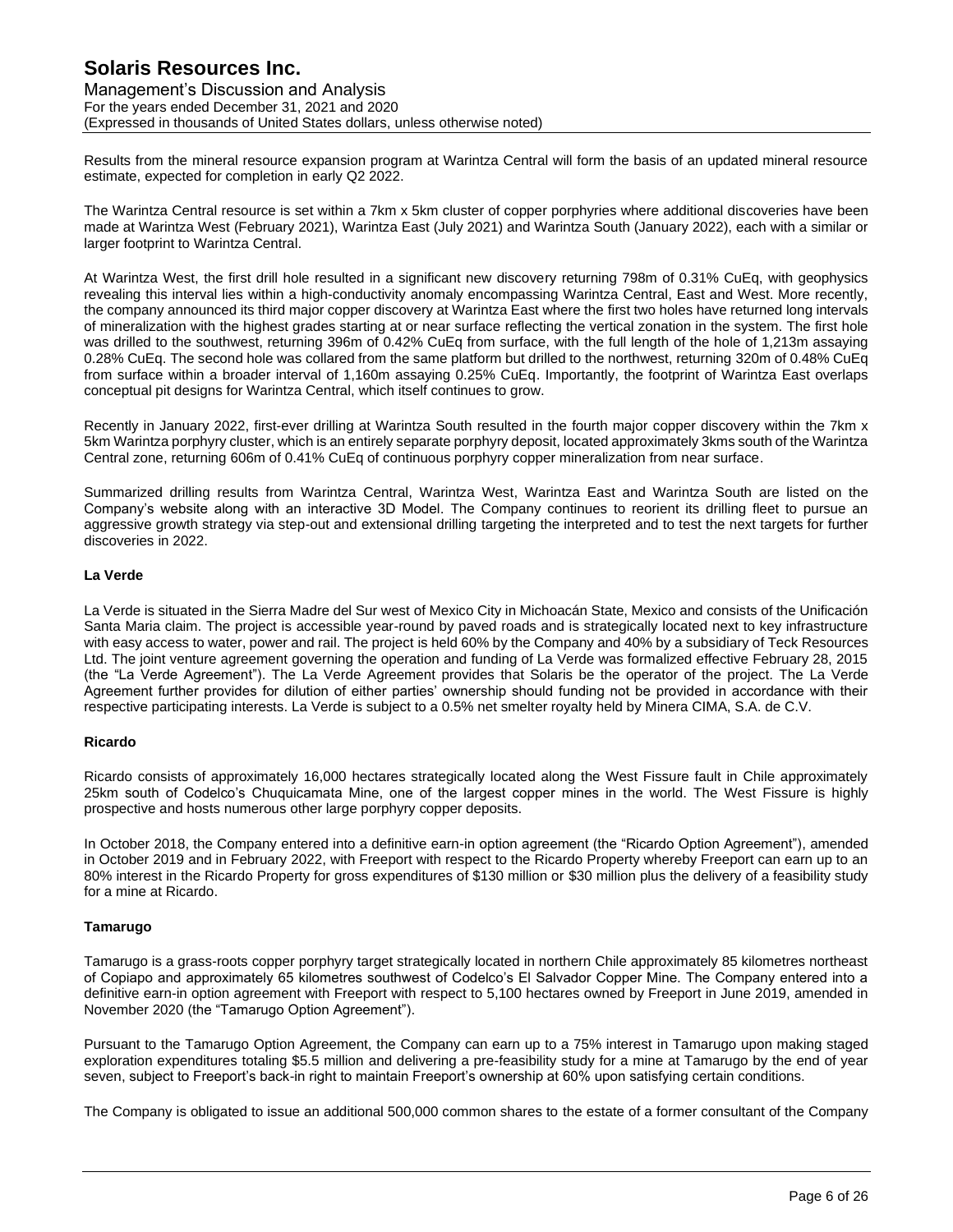Management's Discussion and Analysis For the years ended December 31, 2021 and 2020 (Expressed in thousands of United States dollars, unless otherwise noted)

upon discovery of potentially economic mineralization at Tamarugo. No amount has been recognized for these common shares in the Company's financial statements as there is currently insufficient evidence that this non-market performance condition will be met.

Tamarugo also includes a 100% owned claim block which covers approximately 7,300 hectares.

### **Other projects**

Solaris has earn-in agreements on certain other projects including the Capricho and Paco Orco projects in Peru. The Capricho project is a 4,200-hectare copper-molybdenum-gold property. The Paco Orco project is a 4,400-hectare lead, zinc and silver property. Solaris is focused on obtaining surface access agreements with local landholders and communities for the purposes of permitting exploration programs at both Capricho and Paco Orco.

#### **Exploration expenses**

The following tables summarize exploration expenses by activity and jurisdiction.

*For the year ended December 31, 2021:*

|                                       |                |      |                          |              |   | Peru and |    |              |
|---------------------------------------|----------------|------|--------------------------|--------------|---|----------|----|--------------|
|                                       | <b>Ecuador</b> |      | <b>Mexico</b>            | <b>Chile</b> |   | other    |    | <b>Total</b> |
| Salaries, geological consultants and  |                |      |                          |              |   |          |    |              |
| support, and travel                   | \$<br>12,188   | - \$ | $\overline{\phantom{0}}$ | \$<br>152    | S | 666      | S  | 13,006       |
| Site preparation, supplies, field and |                |      |                          |              |   |          |    |              |
| general                               | 7,060          |      | 93                       | 398          |   | 175      |    | 7,726        |
| Drilling and drilling related costs   | 18.458         |      |                          | 612          |   |          |    | 19,070       |
| Assay and analysis                    | 3,216          |      |                          | 18           |   |          |    | 3,234        |
| Community relations, environmental    |                |      |                          |              |   |          |    |              |
| and permitting                        | 4,769          |      |                          |              |   | 227      |    | 4,996        |
| Concession fees                       | 268            |      | 45                       | 84           |   | 37       |    | 434          |
| <b>Studies</b>                        | 292            |      |                          |              |   | 117      |    | 409          |
| Reclamation provision                 | 567            |      |                          |              |   |          |    | 567          |
| Amortization                          | 396            |      | 3                        |              |   | 8        |    | 408          |
|                                       | 47,214         |      | 141                      | 1.265        |   | 1,230    | \$ | 49,850       |

*For the year ended December 31, 2020:*

|                                      | <b>Ecuador</b> |   | <b>Mexico</b> | <b>Chile</b> | Peru and<br>other | <b>Total</b> |
|--------------------------------------|----------------|---|---------------|--------------|-------------------|--------------|
| Salaries, geological consultants and |                |   |               |              |                   |              |
| support, and travel                  | \$<br>2,822    | S |               | \$<br>149    | \$<br>317         | \$<br>3,288  |
| Site preparation and maintenance,    |                |   |               |              |                   |              |
| field and general                    | 2,767          |   | 154           | 200          | 63                | 3,184        |
| Drilling and drilling related costs  | 4,850          |   |               |              |                   | 4,850        |
| Assay and analysis                   | 341            |   |               |              |                   | 341          |
| Community relations, environmental   |                |   |               |              |                   |              |
| and permitting                       | 1,396          |   |               |              | 43                | 1,439        |
| Concession fees                      | 267            |   | 41            | 41           | 21                | 370          |
| Geotechnical analysis                | 1,044          |   |               |              |                   | 1,044        |
| Reclamation provision                | 936            |   |               |              |                   | 936          |
| Amortization                         | 64             |   | 3             |              |                   | 68           |
|                                      | 14,487         |   | 198           | 391          | 444               | 15,520       |

The increase in exploration expenses to \$49,850 for the year ended December 31, 2021 from \$15,520 for the year ended December 31, 2020 was primarily related to the extensive exploration program as evidenced from the increase in drilling in Ecuador at Warintza. The most significant increase was for the drilling and drilling related costs for 69 holes drilled at Warintza in the year ended December 31, 2021 compared to 17 holes drilled in the same period in 2020. Salaries, geological consulting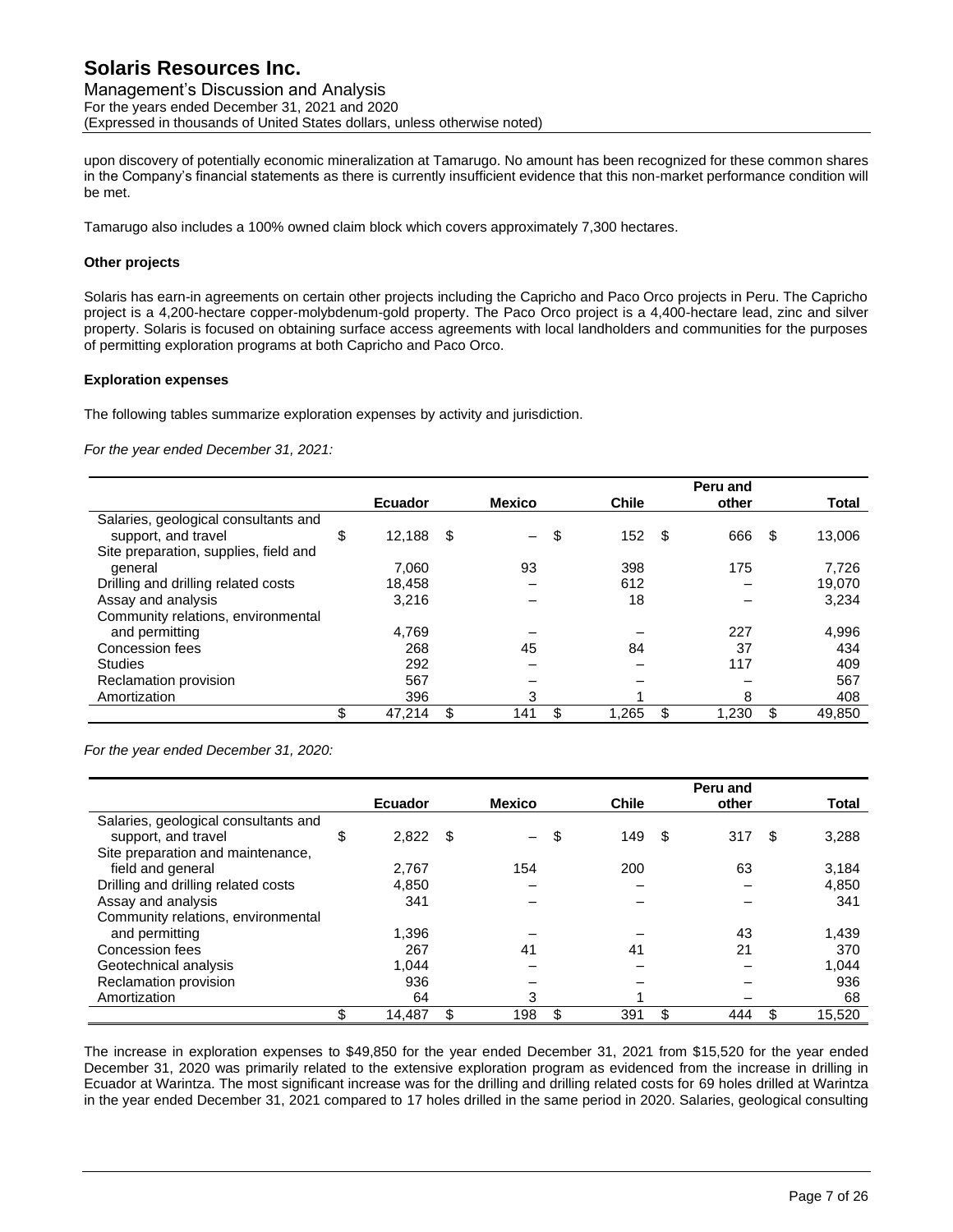Management's Discussion and Analysis For the years ended December 31, 2021 and 2020 (Expressed in thousands of United States dollars, unless otherwise noted)

and support, and travel costs also increased in support of drilling, mostly due to an increase in geological and other consultants and mobilization of supplies, materials and personnel to and within the site. There was also an increase in payroll costs, including the cost of additional local community members hired to support Warintza site activities. The increase in site preparation, supplies, field and general costs is commensurate with the increase in drilling activity with additional drilling platforms, civil works and site infrastructure, as well as an increase in supplies and materials. Community relations, environmental and permitting costs increased primarily due to advancements in permitting activities and an increase in environmental costs related to drilling, and an increase in community support, including infrastructure donations. Community relations costs increased with the signing of the IBA for Warintza between Solaris and the Shuar Centres of Warints and Yawi, reflecting increased community support for the responsible advancement of Warintza. The reclamation provision represents the estimated costs for restoration and rehabilitation for environmental disturbances at Warintza. Geotechnical analysis represents the costs related to the commencement of an advanced airborne geophysical survey in third quarter of 2020 covering the Company's Warintza and surrounding area land package.

# **CORPORATE ACTIVITIES**

# **Board and Management appointments**

On March 16, 2021, Solaris announced the appointment of Mr. Kevin Thomson to its Board of Directors. Mr. Thomson brings over 35 years of senior strategic mergers and acquisitions experience in the mining industry. Mr. Thomson currently serves as Senior Executive Vice President, Strategic Matters for Barrick Gold Corporation ("Barrick") where he is involved in all matters of strategic significance, including the management of complex negotiations, development of corporate strategy, involvement in complex legal issues, and governance related matters. Prior to joining Barrick in 2014, Mr. Thomson was a senior partner at Davies Ward Phillips & Vineberg LLP ("Davies Ward"), and was one of Canada's leading mergers and acquisitions lawyers where he advised many of Canada's largest and most successful public companies, including Barrick, on a number of industry leading transactions and also was a key strategic and legal advisor to a number of the country's leading private enterprises. Mr. Thomson was the longest standing member of the committee responsible for managing the Davies Ward firm.

On August 30, 2021, the Company announced the appointment of Ms. Sunny Lowe as Chief Financial Officer, effective October 1, 2021. Ms. Lowe brings over 20 years of capital markets, finance, and international accounting, tax and risk management experience. In her most recent role with an Ecuador-focused exploration and development company, Ms. Lowe went beyond the traditional duties of her role as Chief Financial Officer to become a driving force in the completion of a feasibility study, engagement with Ecuadorian government to advance project permitting, and negotiation of an Investor Protection Agreement and Exploitation Agreement, that contributed to the company's successful acquisition by an intermediate producer. Prior to this, Ms. Lowe was Vice President, Finance for a senior precious metal producer for two years and Vice President, Internal Audit & Enterprise Risk Management for almost four years. Ms. Lowe also spent eight years at a senior base metals producer where she held leadership roles of increasing responsibility across functions including Enterprise Risk Management, Global Taxation and Compliance, and Business Systems and Controls.

# **LOSS FROM OPERATIONS**

# **Three Months Ended December 31, 2021 Compared to the Three Months Ended December 31, 2020**

The Company incurred exploration expenses of \$16,142 for the three months ended December 31, 2021 (December 31, 2020 – \$7,602). The increase is mainly attributable to increased drilling activity at Warintza in the fourth quarter of 2021.

The Company incurred general and administrative expenses of \$3,058 for the three months ended December 31, 2021 (December 31, 2020 – \$1,711). The increase is commensurate to the increase in overall corporate and operating activity of the Company in the three months ended December 31, 2021, as well as additions to the corporate team. Included in the general and administrative expenses is share-based compensation, a non-cash cost, of \$1,239 for the three months ended December 31, 2021 (December 31, 2020 – \$827). The increase reflects the stock option grants to employees and consultants in September and November of 2021 and the additional stock option grant to one director who was appointed to the Board of Directors of the Company during the first quarter of 2021.

The change in fair value of derivatives resulted in a loss of \$730 for the three months ended December 31, 2021 compared to a loss of \$3,298 for the three months ended December 31, 2020, a non-cash cost, due to the mark-to-market adjustment on the derivative instrument related to the Company's obligation to issue shares on exercise of Equinox Warrants. The decrease in loss was primarily due to the expiry of certain unexercised warrants in the three months ended December 31, 2021.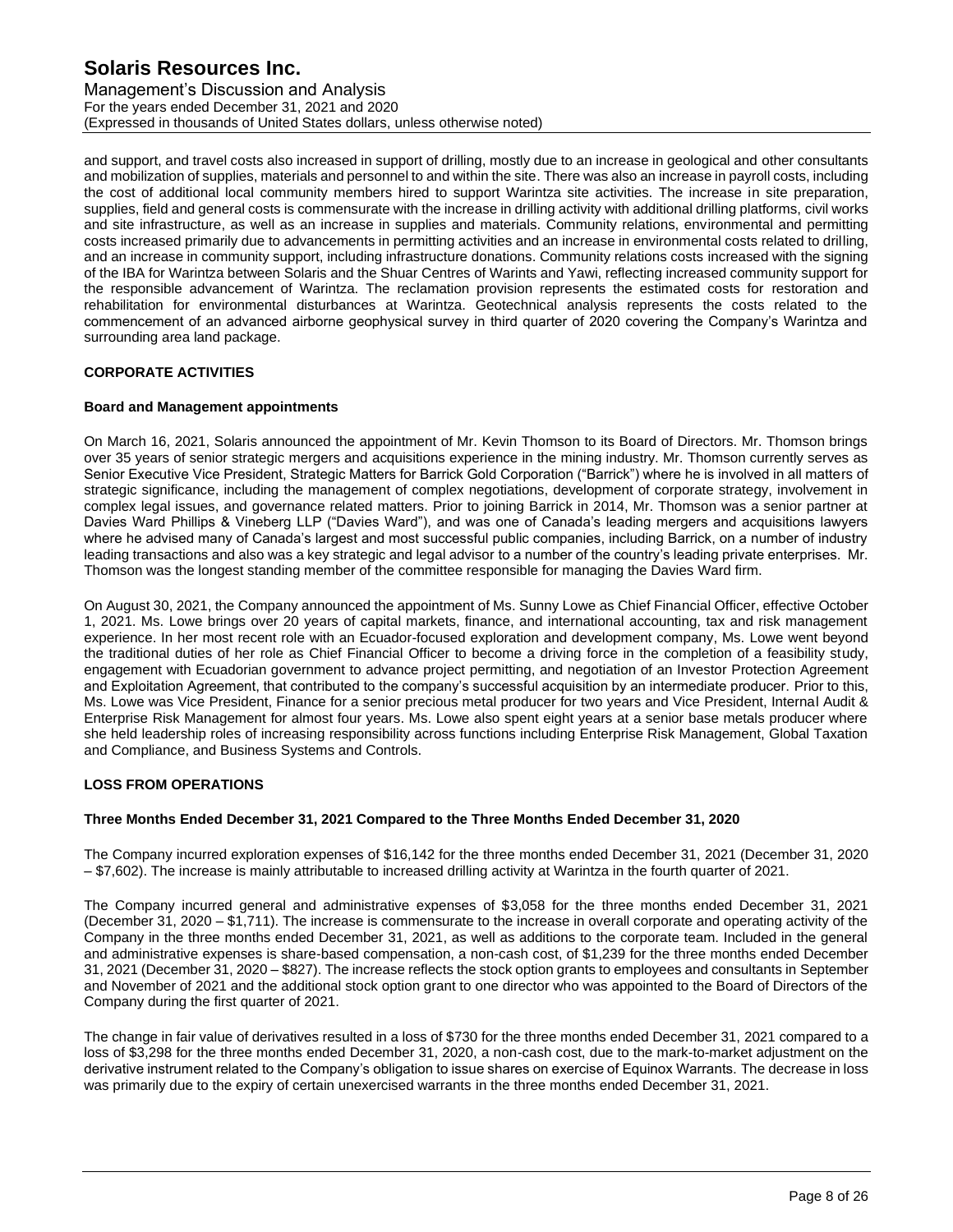## **Year Ended December 31, 2021 Compared to the Year Ended December 31, 2020**

The Company incurred exploration expenses of \$49,850 for the year ended December 31, 2021 (December 31, 2020 – \$15,520). The increase is mainly attributable to increased drilling activity at Warintza in the year ended December 31, 2021.

The Company incurred general and administrative expenses of \$9,500 for the year ended December 31, 2021 (December 31, 2020 – \$3,819). The increase is commensurate to the increase in overall corporate and operating activity of the Company in the year ended December 31, 2021, as well as additions to the corporate team. Included in the general and administrative expenses is share-based compensation, a non-cash cost, of \$4,899 for the year ended December 31, 2021 (December 31, 2020 – \$1,591). The increase reflects the stock option grants to employees and consultants in the fourth quarter of 2020 and in late 2021, as well as the additional stock option grant to one director who was appointed to the Board of Directors of the Company during the first quarter of 2021.

The change in fair value of derivatives resulted in a gain of \$1,530 for the year ended December 31, 2021 compared to a loss of \$6,713 for the year ended December 31, 2020, a non-cash cost, due to the mark-to-market adjustment on the derivative instrument related to the Company's obligation to issue shares on exercise of Equinox Warrants. The gain in the current year was primarily due to the expiry of certain unexercised warrants and the loss in the prior year was due to the significant appreciation of the Company's share price.

## **SELECTED ANNUAL FINANCIAL INFORMATION**

Information for the three years ended December 31, 2021, 2020 and 2019, as extracted from the Company's audited financial statements, is presented as follows:

| \$ in thousands, except per share amounts               | 2021         | 2020         | 2019        |
|---------------------------------------------------------|--------------|--------------|-------------|
| <b>Exploration expenses</b>                             | \$<br>49.850 | \$<br>15.520 | \$<br>3,930 |
| General and administrative expenses                     | 9.500        | 3.819        | 1.502       |
| Change in fair value of derivatives                     | (1,530)      | 6.713        | (2,266)     |
| Net loss                                                | 56.857       | 25.991       | 2,769       |
| Comprehensive loss                                      | 56.156       | 24.972       | 2,769       |
| Net loss attributable to Solaris shareholders           | 56.796       | 25.919       | 2.715       |
| Net loss per share attributable to Solaris shareholders |              |              |             |
| - basic and diluted                                     | 0.53         | 0.33         | 0.06        |
| Total non-current liabilities                           | 1.862        | 1.015        | 1.575       |
| Total assets                                            | 57.650       | 94.922       | 30.582      |

Exploration expense increased from 2019 to 2020 and 2021 primarily due to the increase in exploration activities in Ecuador at Warintza, with drilling and drilling related costs being the most significant component of the increase, including the spending in personnel, field work and infrastructure costs, as well as the augmented spending on community social relations initiatives. The increase in general and administrative costs in 2021 is commensurate to the advancement of exploration efforts at Warintza. The increase in expenses in 2021 is offset by the change in fair value of derivatives, primarily due to the mark-to-market gain on the derivative asset related to the Company's obligation to issue shares on exercise of Equinox Warrants.

Total assets decreased to \$57,650 at December 31, 2021 compared to December 31, 2020 primarily due to the use of cash primarily for exploration activities. The total assets increased to \$94,922 at December 31, 2020 compared to \$30,582 at December 31, 2019, primarily due to the cash received from private placements for gross proceeds of \$78.5 million (C\$101.8 million) during 2020.

## **SUMMARY OF QUARTERLY FINANCIAL INFORMATION**

The Company's quarterly financial statements are reported under IFRS issued by the IASB, as applicable to interim financial reporting. The following table provides highlights from the Company's financial statements of quarterly results for the past eight quarters.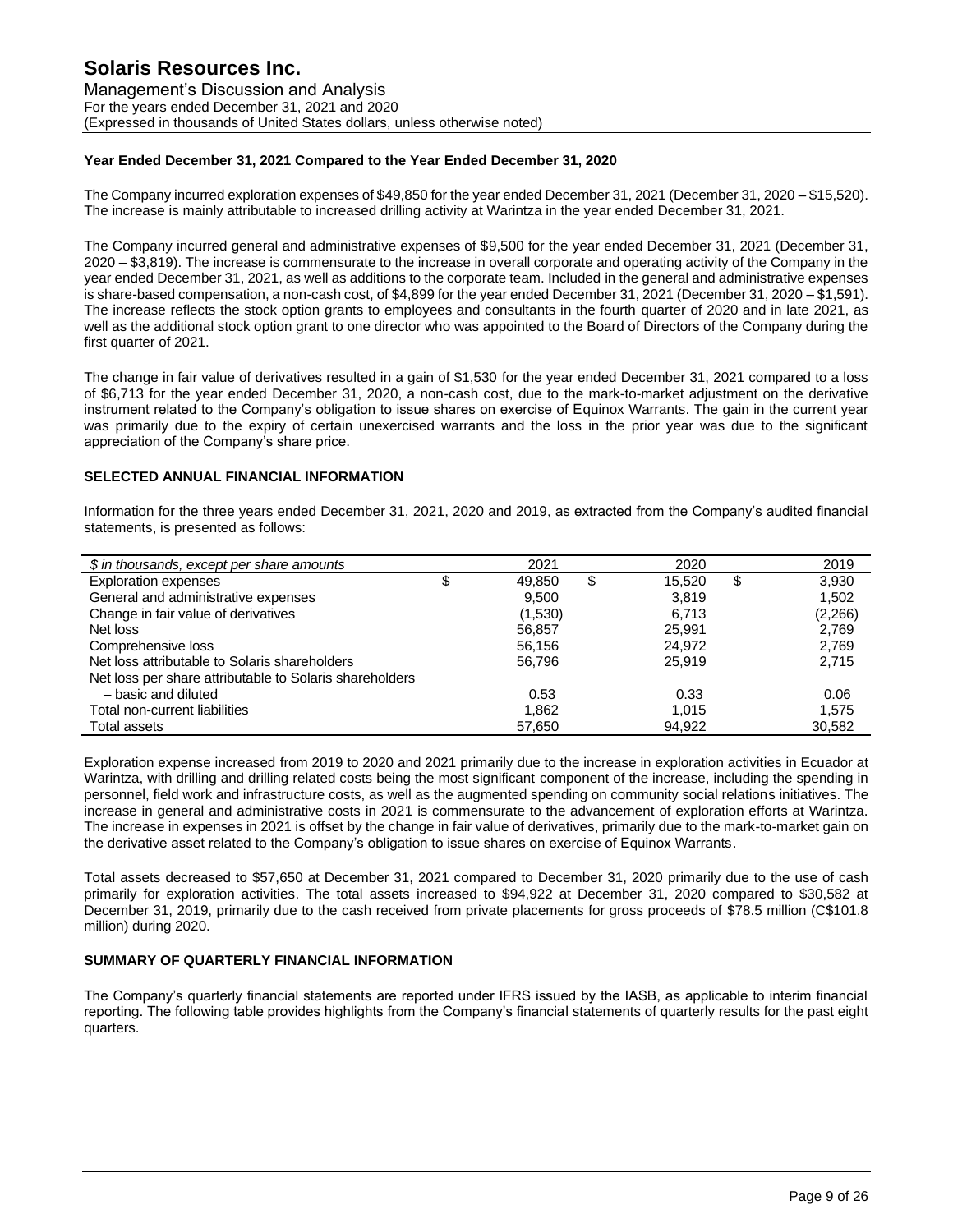Management's Discussion and Analysis

For the years ended December 31, 2021 and 2020

(Expressed in thousands of United States dollars, unless otherwise noted)

|                                                   |    | 2021   |    | 2021    |             | 2021    |    | 2021   |
|---------------------------------------------------|----|--------|----|---------|-------------|---------|----|--------|
| \$ in thousands, except per share amounts         |    | Q4     |    | Q3      |             | Q2      |    | Q1     |
| <b>Exploration expenses</b>                       | \$ | 16,142 | \$ | 14,120  | \$          | 11,237  | \$ | 8,351  |
| General and administration                        |    | 3.058  |    | 2,125   |             | 2,331   |    | 1,986  |
| Change in fair value of derivatives – loss (gain) |    | 730    |    | (3,381) |             | (1,724) |    | 2,845  |
| Net loss                                          |    | 19.275 |    | 12.789  |             | 11.718  |    | 13.075 |
| Comprehensive loss                                |    | 18.966 |    | 14.131  |             | 10.731  |    | 12.328 |
| Net loss attributable to Solaris shareholders     |    | 19.261 |    | 12.768  |             | 11.709  |    | 13,058 |
| Net loss per share – basic and diluted            |    | 0.18   |    | 0.12    |             | 0.11    |    | 0.12   |
|                                                   |    | 2020   |    | 2020    |             | 2020    |    | 2020   |
| \$ in thousands, except per share amounts         |    | Q4     |    | Q3      |             | Q2      |    | Q1     |
| Fuelazation avecanos                              | ሖ  | 7.000  | ́  | 1.510   | $\triangle$ | 1.000   | ₼  | 0.007  |

|                                                   | ----   |             |         | ----        |  |
|---------------------------------------------------|--------|-------------|---------|-------------|--|
| \$ in thousands, except per share amounts         | Q4     | Q3          | Q2      | Q1          |  |
| <b>Exploration expenses</b>                       | 7.602  | \$<br>4.519 | 1.002   | \$<br>2.397 |  |
| General and administration                        | 1.711  | 764         | 718     | 626         |  |
| Change in fair value of derivatives - loss (gain) | 3.298  | 6.453       | (3,506) | 468         |  |
| Net loss (income)                                 | 12,599 | 11.706      | (1,808) | 3.494       |  |
| Comprehensive loss (income)                       | 11.861 | 11.163      | (2,232) | 4.180       |  |
| Net loss (income) attributable to Solaris         |        |             |         |             |  |
| shareholders                                      | 12.567 | 11.683      | (1,820) | 3.489       |  |
| Net loss (income) per share – basic and diluted   | 0.07   | 0.13        | (0.03)  | 0.06        |  |

The Company has not generated any income to date other than interest income and the gain on change in fair value of derivatives. Exploration expenditures have steadily increased from the first quarter of 2020 to the fourth quarter of 2021 with the ongoing advancement of the Warintza Project, except for the second quarter of 2020 when the novel coronavirus outbreak ("COVID-19") related precautions caused the Company to suspend operations in mid-March 2020. With the resumption of exploration activities by the end of the second quarter of 2020, drilling and drilling related costs have increased quarter over quarter primarily due to the recommencement and continued ramp up of drilling at Warintza Central, as well as an increase in other site activities and personnel in support of drilling at the other Warintza targets, coupled with increased CSR initiatives. Solaris also commenced an advanced airborne geophysical survey during the third quarter of 2020 resulting in an increase in exploration expense. The increase in the general and administrative costs in the fourth quarter of 2021 and 2020 primarily reflects an increase in share-based compensation, a non-cash cost for stock options granted to employees and directors as well as an increase in salaries and benefits expense as the Company added expanded leadership roles to support the Company's strategy to advance on its exploration strategy. The gain or loss recognized from the change in fair value of derivatives, a noncash cost, was attributed to the mark-to-market adjustments on the derivative instrument related to the Company's obligation to issue shares on exercise of Equinox Warrants.

# **LIQUIDITY AND CAPITAL RESOURCES**

|                                          | December 31,<br>2021 | December 31,<br>2020 |
|------------------------------------------|----------------------|----------------------|
| Cash and cash equivalents                | 33,897               | 73,593               |
| Prepaids and other                       | 957                  | 244                  |
| Accounts payable and accrued liabilities | 10.750               | 3,230                |
| Due to related parties                   |                      | 66                   |
| Lease liability - current                | 136                  | 56                   |
| Total current assets                     | 34,854               | 73,837               |
| Total current liabilities                | 12.669               | 7.348                |

Cash used in operating activities during the year ended December 31, 2021 was \$46,662 (December 31, 2020 – \$14,112). The increased use of cash during the year ended December 31, 2021 compared to same period in 2020 is primarily attributable to the increase in exploration expenses and corporate activity, as previously discussed. Cash used in operating activities was also impacted by the timing of receipts and payments from non-cash working capital items, primarily accounts payable and accrued liabilities.

Cash inflow from financing activities during the year ended December 31, 2021 was \$7,213 (December 31, 2020 – \$81,170). Cash inflow from financing activities for the year ended December 31, 2021 relates primarily to the proceeds from the exercise of Equinox Warrants, warrants and stock options of \$6,995, compared to proceeds of \$3,202 from the exercise of Equinox Warrants, warrants and stock options during the year ended December 31, 2020. In addition, cash inflow from financing activities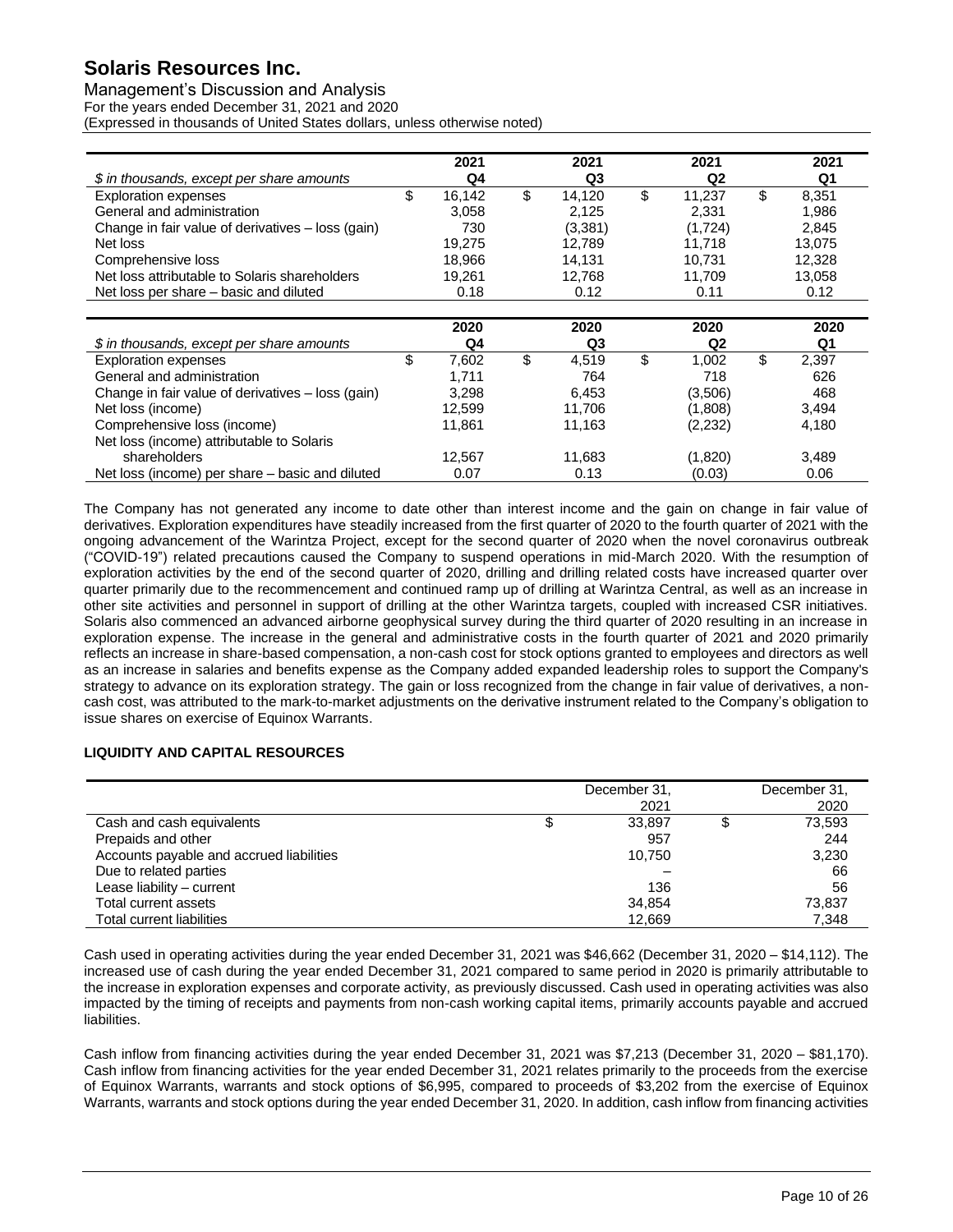# **Solaris Resources Inc.** Management's Discussion and Analysis For the years ended December 31, 2021 and 2020 (Expressed in thousands of United States dollars, unless otherwise noted)

during the year ended December 31, 2020 includes \$78,549 (C\$101,800) in proceeds from the non-brokered private placements.

Cash outflow from investing activities during the year ended December 31, 2021 was \$1,086 (December 31, 2020 – \$684) and relates primarily to the purchase of property, plant and equipment at Warintza, offset by the proceeds from the sale of the Company's land in Guatemala.

The Company relies on share issuances in order to fund its exploration and other business objectives. As at December 31, 2021, the Company has cash and cash equivalents of \$33,897. Based on the forecasted expenditures, this balance would be sufficient to fund the Company's committed exploration expenses and general and administrative costs for the next twelve months; however, if the Company continues its current level of exploration activities throughout the next twelve months, the current cash balances may not be sufficient to fund these expenditures. In the longer term, the Company's ability to continue as a going concern is dependent upon successful execution of its business plan, raising additional capital or evaluating strategic alternatives for its mineral property interests. The Company expects to continue to raise the necessary funds primarily through the issuance of common shares. There can be no guarantees that future equity financing will be available on acceptable terms or at all, in which case the Company may need to reduce its longer-term exploration plans.

On March 11, 2020, COVID-19 was declared a pandemic by the World Health Organization. The Company continues to operate with modifications to personnel's travel and work locations. While the Company has not been significantly impacted by COVID-19 to date, disruptions resulting from COVID-19 at any of the Company's projects or in the jurisdictions in which the Company operates could have a significant negative effect on the Company. In particular, unwarranted disruptions may prevent Company personnel from working because of quarantine or other restrictions imposed by local health authorities, as well as cause the Company to delay planned business activities, including permitting and exploration activities, and increase fiscal losses. Responses to COVID-19, including government and local restrictions on the mobilization of people and goods, may cause visits, fieldwork and analysis performed by the Company and its contractors to slow or even cease. In addition, the outbreak of COVID-19 has caused considerable disruption to the world economy and financial and metals markets, which could have a significant negative effect on the ability of the Company to obtain equity financing to fund additional exploration activities.

## **COMMITMENTS AND CONTINGENCIES**

At December 31, 2021, the Company had the following contractual cash flow commitments. See ["Related Party Transactions"](#page-12-0) for disclosure of the Company's contingent obligation for future rental payments subsequent to period end.

|                                          | < 1 Year |    | 1-3 Years       | 3-5 Years                | > 5 Years | Total  |
|------------------------------------------|----------|----|-----------------|--------------------------|-----------|--------|
| Accounts payable and accrued liabilities | 10.751   | \$ | $\qquad \qquad$ | -                        |           | 10,751 |
| Lease liabilities                        | 136      |    | 188             |                          |           | 324    |
| Other long-term liability                |          |    | 165             |                          |           | 165    |
| Office rent obligations                  | 340      |    | 414             | -                        |           | 754    |
| Exploration expenses and other           | 239      |    | 70              | $\overline{\phantom{0}}$ |           | 309    |
|                                          | 11,465   | æ  | 837             | -                        |           | 12,303 |

## **SHARE CAPITAL INFORMATION**

As at March 24, 2022 the Company had the following securities issued and outstanding:

- 108,850,567 common shares
- 7,980,004 shares issuable pursuant to exercise of stock options<sup>20</sup>
- $498,210$  shares issuable pursuant to redemption of restricted share units<sup>21</sup>
- 153,529 shares issuable pursuant to exercise of Equinox Warrants
- 38,343,375 shares issuable pursuant to exercise of Solaris warrants

<sup>20</sup> There are 1,451,689 Arrangement options outstanding exercisable into 145,172 Solaris shares and 7,834,832 Solaris options outstanding exercisable into 7,834,832 Solaris shares.

<sup>&</sup>lt;sup>21</sup> These restricted share units have vested and issuance of the related Solaris shares has been deferred by the holder.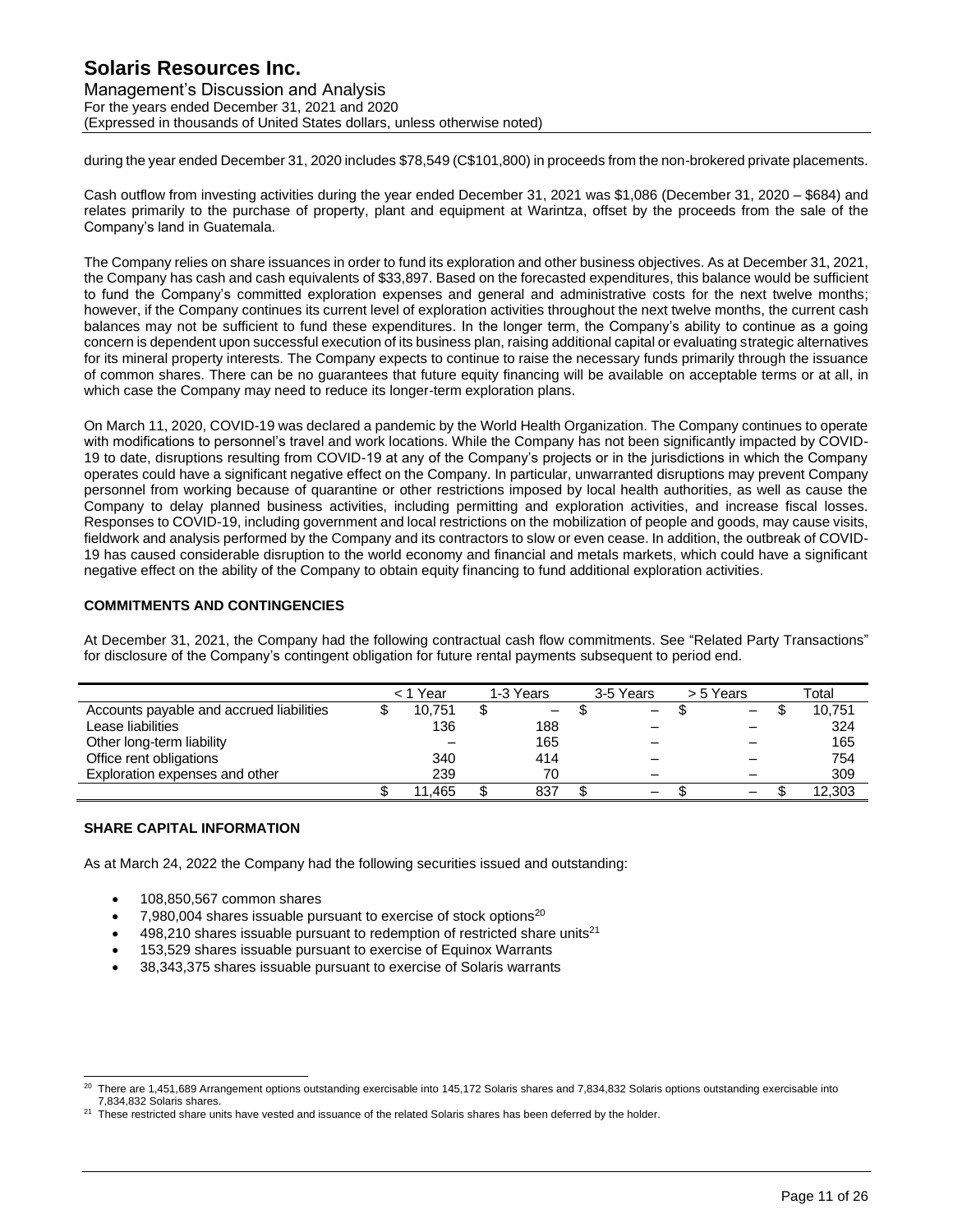## **PROPOSED TRANSACTIONS**

There are no undisclosed proposed transactions that will materially affect the performance of the Company.

#### **OFF-BALANCE SHEET ARRANGEMENTS**

The Company does not have any material off-balance sheet arrangements, other than the Company's obligation for future rental payments described in ["Related Party Transactions"](#page-12-0).

#### <span id="page-12-0"></span>**RELATED PARTY TRANSACTIONS**

#### **Compensation of key management personnel**

Key management personnel include those persons having authority and responsibility for planning, directing and controlling the activities of the Company, and comprises the Company's Executive Chairman, President and Chief Executive Officer, Chief Financial Officer, Senior Vice President Corporate Affairs and Corporate Secretary and Directors.

Key management compensation for the years ended December 31, 2021 and 2020 is comprised of:

| For the year ended December 31, | 2021  | 2020  |  |
|---------------------------------|-------|-------|--|
| Share-based compensation        | 4.074 | 1,201 |  |
| Salaries and benefits           | 884   | 720   |  |
| Professional fees               | 475   | -     |  |
|                                 | 5.433 | .921  |  |

During 2021, the Company entered an agreement with Augusta Capital Corporation for consulting services. The owner of Augusta Capital Corporation is the Chairman and a major shareholder of the Company. Total amount charged in 2021 is \$475.

#### **Related party transactions**

On January 2, 2020, the Company entered into an arrangement to share office space, equipment, personnel, consultants and various administrative services with other companies related by virtue of certain directors and management in common. These services have been provided through a management company equally owned by each company party to the arrangement. Costs incurred by the management company are allocated and funded by the shareholders of the management company based on time incurred and use of services. If the Company's participation in the arrangement is terminated, the Company will be obligated to pay its share of the rent payments for the remaining term of the office space rental agreement. The Company's obligation for future rental payments on December 31, 2021 was approximately \$603 (December 31, 2020 – \$317), determined based on the Company's average share of rent paid in the immediately preceding 12 months.

The Company was charged for the following with respect to these arrangements in the years ended December 31, 2021 and 2020:

| For the year ended December 31, | 2021  | 2020 |
|---------------------------------|-------|------|
| Salaries and benefits           | 1,253 | 721  |
| Professional fees               |       |      |
| Office and other                | 369   | 255  |
| Marketing and travel            | 24    | 20   |
| Filing and regulatory fees      | 53    |      |
| Other income                    |       | (33) |
|                                 | 1.706 | 969  |

At December 31, 2021, amounts in prepaids and other include \$67 due from a related party (December 31, 2020 – \$15 due to related parties included in current liabilities) with respect to this arrangement.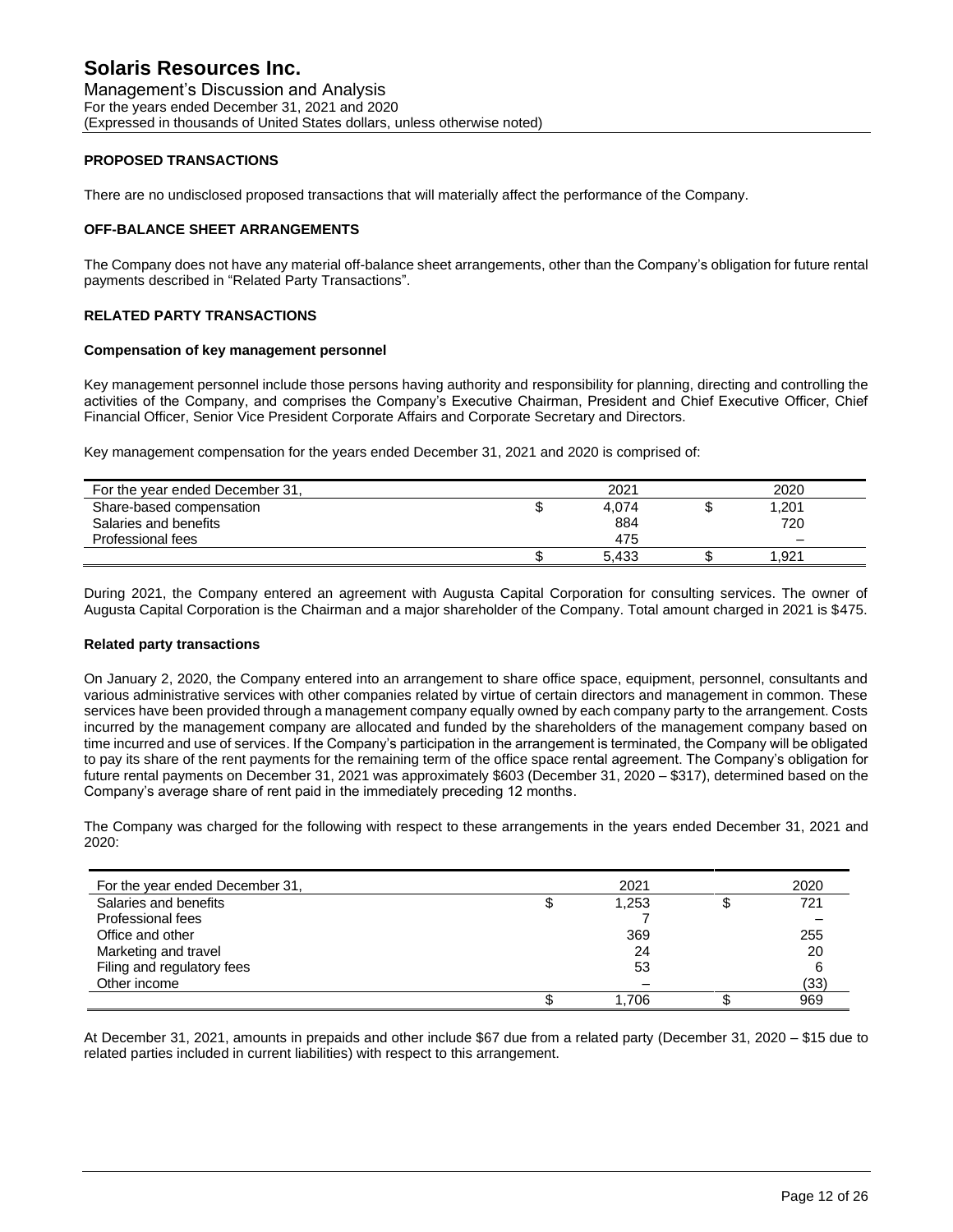## **SIGNIFICANT ACCOUNTING POLICIES AND ESTIMATES**

The Company's accounting policies are described in its consolidated financial statements for the year ended December 31, 2021. The preparation of the Company's consolidated financial statements requires management to make judgments, estimates and assumptions that affect the application of the Company's accounting policies and the reported amounts of assets, liabilities, income and expense. Actual results may differ. Estimates and underlying assumptions are reviewed on an on-going basis. Revisions to accounting estimates are recognized in the period in which the estimates are revised and in any future periods affected.

Certain new standards, interpretations and amendments to existing standards have been issued by the IASB or IFRIC (International Financial Reporting Interpretations Committee). However, these updates either are not applicable to the Company or are not material to the consolidated financial statements.

Judgements and estimates that have the most significant effect on the amounts recognized in the Company's consolidated financial statements are as follows:

## *Judgements*

#### a) Determination of functional currencies

The functional currency for the Company and its subsidiaries is the currency of the primary economic environment in which the entity operates. The Company has determined the functional currency of Solaris is the Canadian dollar, and the functional currency of each subsidiary entity is the US dollar. Assessment of functional currency involves certain judgements to determine the primary economic environment and the Company reconsiders the functional currency of its entities if there is a change in events and conditions which determined the primary economic environment.

#### *Key sources of estimation uncertainty*

b) Valuation of derivative and other financial instruments

The valuation of the Company's derivative financial instruments requires the use of option pricing models or other valuation techniques. Measurement of the Company's obligation to issue shares upon exercise of Equinox Warrants classified as a derivative is based on a Monte Carlo pricing model which uses assumptions with respect to share price, expected life, share price volatility, correlation assumptions and discount rates. The fair value of warrants issued by the Company used to allocate proceeds of share unit offerings between common shares and warrants is determined using the Black-Scholes option pricing model. The use of the Black-Scholes option pricing model requires management to make various estimates and assumptions that impact the value assigned to the warrants including the expected volatility of the stock price, the risk-free interest rate, dividend yield and the expected life of the warrant. Changes in these assumptions and estimates result in changes in the fair value of these instruments and a corresponding change in the amount recognized in profit or loss or allocated amounts to common shares and warrants which are included in reserves. Significant assumptions related to derivatives are disclosed in Note 10 and Note 11 of the consolidated financial statements related to warrants and to warrants issued in connection with share units, respectively.

#### c) Reclamation provision

The ultimate costs for reclamation and rehabilitation are uncertain, and cost estimates can vary in response to many factors, including estimates of the nature, extent and timing of rehabilitation activities, technological changes, regulatory changes, changes in inflation rates, the risk-free interest rate used for discounting future cash flows, foreign exchange rates, and estimates of the underlying currencies in which the provisions will ultimately be settled. The Company estimates its costs based on studies using current restoration standards and techniques, and the provision at the reporting date represents management's best estimate of the present value of the future rehabilitation costs required.

d) Valuation of exploration and evaluation assets

The application of the Company's accounting policy for exploration and evaluation assets requires estimates in determining whether it is likely that future economic benefits will flow to the Company, which may be based on assumptions about future events or circumstances. The Company undertakes periodic reviews of the carrying values of exploration and evaluation assets and whenever events or changes in circumstances indicate that their carrying values may exceed their recoverable amount. In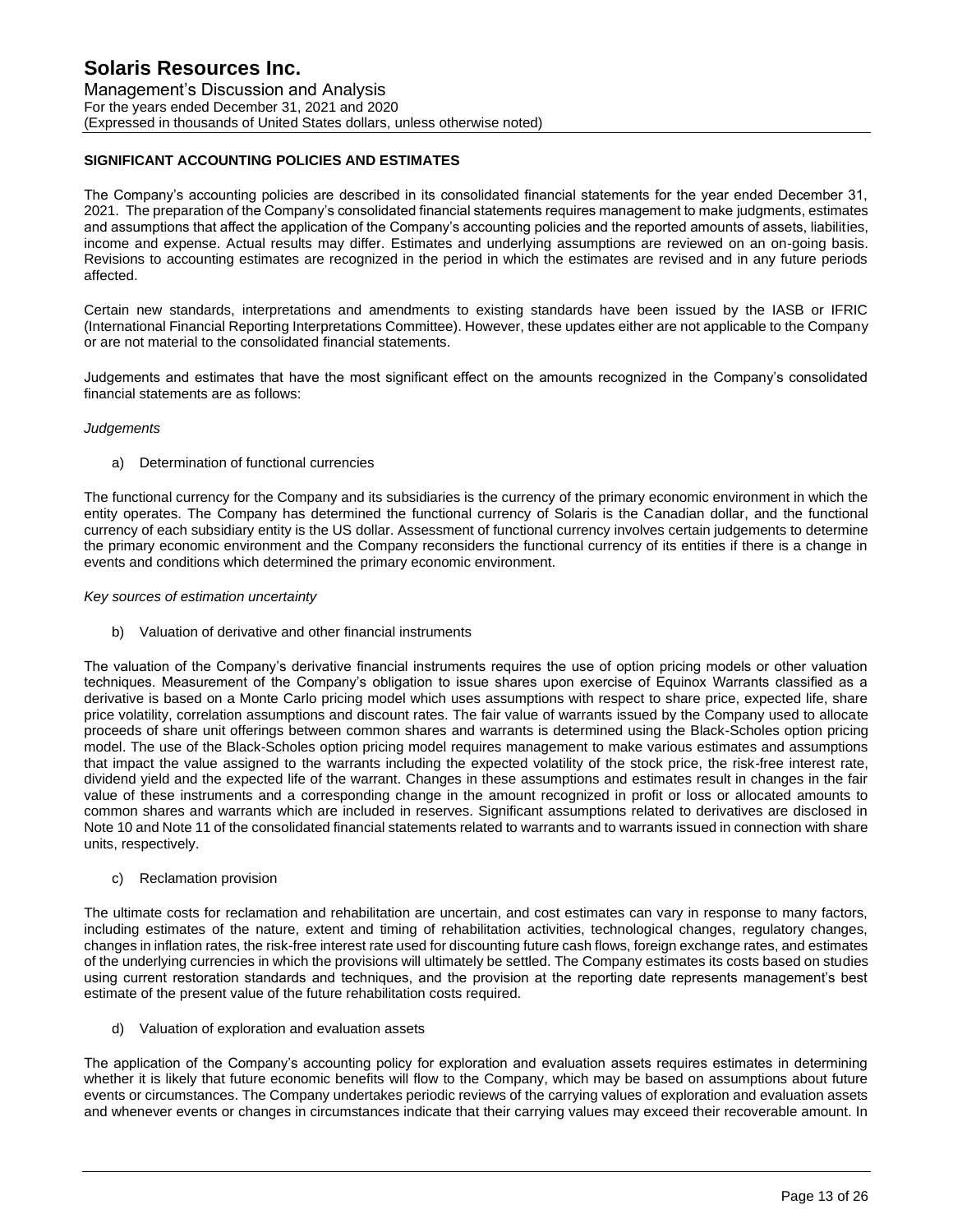Management's Discussion and Analysis For the years ended December 31, 2021 and 2020 (Expressed in thousands of United States dollars, unless otherwise noted)

undertaking these reviews, management of the Company is required to make significant estimates. These estimates are subject to various risks and uncertainties, which may ultimately have an effect on the expected recoverability of the carrying values of the exploration and evaluation assets. These include risks and uncertainties related to mineral reserve and mineral resource estimation, title to mineral properties, future commodity prices, estimated costs of construction of a mine and production costs, changes to government regulation and regulations and other factors.

e) Share-based compensation

The Company utilizes the Black-Scholes option pricing model to estimate the fair value of stock options granted to directors, officers, employees and consultants of the Company. The use of the Black-Scholes option pricing model requires management to make various estimates and assumptions that impact the value assigned to the stock options including the expected volatility of the stock price, the risk-free interest rate, dividend yield, the expected life of the stock options and the number of options expected to vest. The expected term of the options granted is determined based on historical data of the average hold period before exercise, cancellation or expiry. Expected volatility is estimated with reference to the historical volatility of the share price of a peer group of companies as applicable given the short period for which the Company's shares have been publicly listed. Any changes in these assumptions could change the amount of share-based compensation recognized. Significant assumptions related to share-based payments are disclosed in Note 11 of the consolidated financial statements.

## **FINANCIAL INSTRUMENT RISK EXPOSURE AND RISK MANAGEMENT**

The Company is exposed in varying degrees to a variety of financial instrument related risks. The Board of Directors approves and monitors the risk management process.

a) Credit risk

Credit risk is the risk of financial loss to the Company if a counterparty to a financial instrument fails to meet its contractual obligations and arises principally from the Company's financial assets.

The Company is primarily exposed to credit risk on its cash and cash equivalents and amounts receivable. Credit risk exposure is limited through maintaining its cash with high-credit quality financial institutions. The carrying value of these financial assets of \$34,118 represents the maximum exposure to credit risk.

b) Liquidity risk

Liquidity risk is the risk that the Company will not be able to meet its financial obligations as they become due. The Company ensures that there is sufficient capital in order to meet short term business requirements after taking into account the Company's holdings of cash.

|                                | < 1 Year |   | 1-3 Years | 3-5 Years | > 5 Years | Total  |
|--------------------------------|----------|---|-----------|-----------|-----------|--------|
| Accounts payable and accrued   |          |   |           |           |           |        |
| liabilities                    | 10.750   | S | —         | -         |           | 10,750 |
| Lease liabilities              | 136      |   | 188       |           |           | 324    |
| Other long-term liability      |          |   | 165       |           |           | 165    |
| Office rent obligations        | 340      |   | 414       |           |           | 754    |
| Exploration expenses and other | 239      |   | 70        |           |           | 309    |
|                                | 11,465   |   | 837       |           |           | 12.302 |

At December 31, 2021, the Company had contractual cash flow commitments as follows:

#### c) Foreign currency risk

The Company is exposed to currency risk on transactions and balances in currencies other than the functional currency. At December 31, 2021, the Company had not entered into any contracts to manage foreign exchange risk.

The functional currency of the parent company, Solaris, is the Canadian dollar. Therefore, the Company is exposed to currency risk from the assets and liabilities denominated in US dollars. However, the impact on such exposure is not currently material.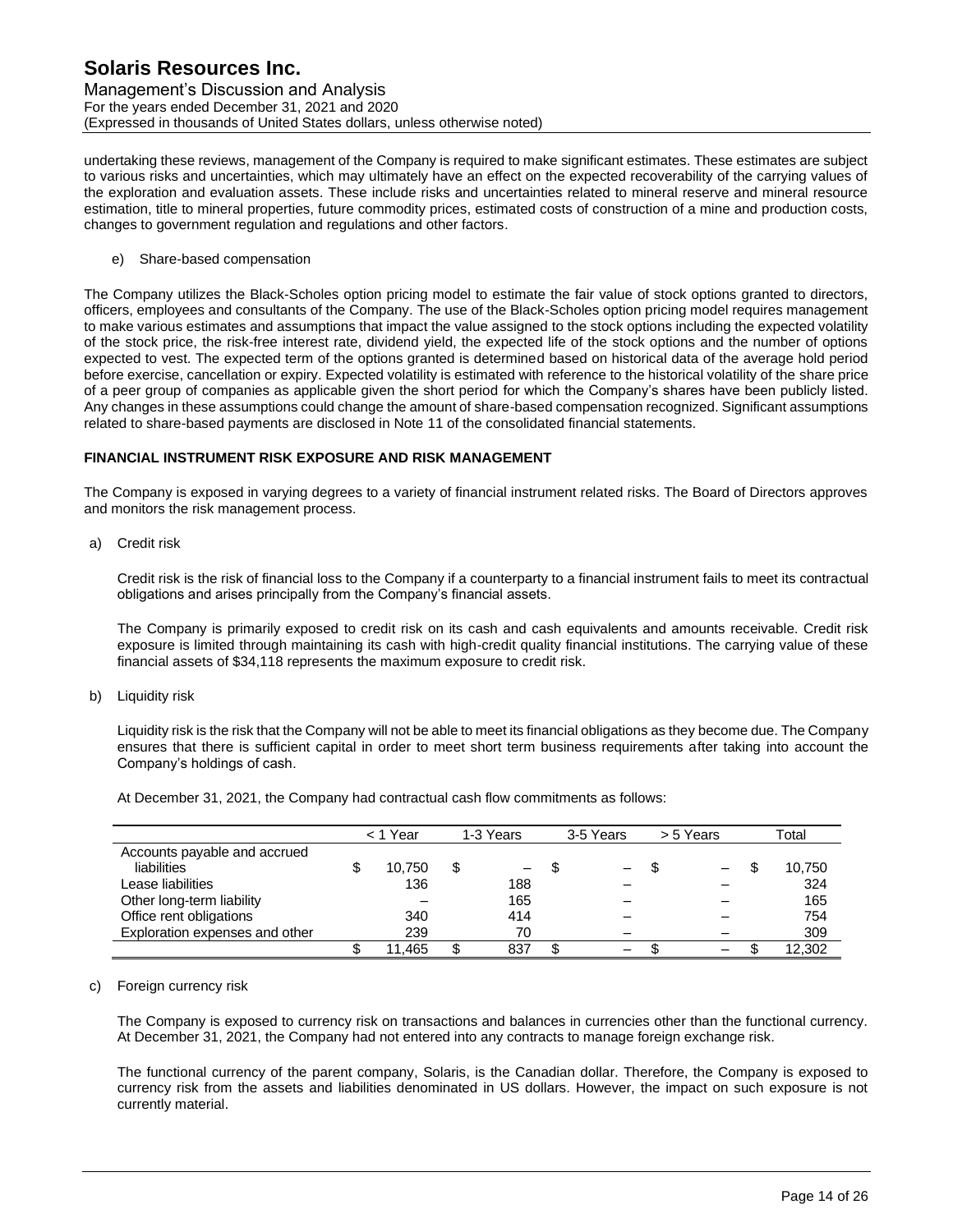Management's Discussion and Analysis For the years ended December 31, 2021 and 2020 (Expressed in thousands of United States dollars, unless otherwise noted)

The Company is also exposed to currency risk on financial assets and liabilities denominated in Peruvian soles, Chilean pesos, Mexican pesos and Guatemalan quetzals. However, the impact on such exposure is not currently material.

### **Capital management**

The Company's primary objective when managing capital is to ensure that it will be able to continue as a going concern and that it has the ability to satisfy its capital obligations and ongoing operational expenses, as well as having sufficient liquidity to fund suitable business opportunities as they arise.

The capital of the Company includes the components of equity attributable to shareholders of the Company, net of cash and cash equivalents. Capital is summarized in the following table:

| For the year ended December 31. | 2021          | 2020     |
|---------------------------------|---------------|----------|
| Equity                          | 35.208        | 78.645   |
| Cash and cash equivalents       | (33.897)      | (73.593) |
|                                 | 211<br>ا ا ت. | 5.052    |

The Company manages its capital structure and makes adjustments to it as necessary in light of economic conditions. In order to maintain the capital structure, the Company may, from time to time, issue or buy back equity, repay debt, or sell assets. The Company, upon approval from its Board of Directors, intends to balance its overall capital structure through new share issues or by undertaking other activities as deemed appropriate under the specific circumstances.

## **RISKS AND UNCERTAINTIES**

An investment in the Company's common shares is highly speculative and subject to a number of risks and uncertainties. Only those persons who can bear the risk of the entire loss of their investment should invest in the Company's common shares. An investor should carefully consider the risks and the other information filed with the Canadian securities regulators before investing in the Company's common shares. A discussion of these risks and other factors that may affect the Company's actual results, performance, achievements or financial position is contained below and in the Company's AIF filed under the Company's profile on SEDAR website at [www.sedar.com.](http://www.sedar.com/) Any of the risks and uncertainties described below could have a material adverse effect on the Company's business and financial condition and accordingly, should be carefully considered in evaluating the Company's business. The following risk factors are not a definitive list or description of all the risks associated with Solaris' business but are intended to indicate what management considers to be significant considerations for anyone who reads this MD&A:

#### *Ability to raise funding to continue exploration, development and mining activities*

Solaris has no revenues from operations and has recorded losses since inception. Solaris expects to incur operating losses in future periods due to continuing expenses associated with advancing its mineral projects, seeking new business opportunities, and general and administrative costs. If the Company continues to maintain existing exploration activities throughout the next twelve months, the current cash balances may not be sufficient to fund these expenditures. The Company has the ability to scale back such activities as necessary to ensure that it has sufficient cash to fund committed exploration expenses and general and administrative costs for the next twelve months. In the longer term, the Company's ability to continue as a going concern is dependent upon successful execution of its business plan, raising additional capital or evaluating strategic alternatives for its mineral property interests. The Company expects to continue to raise the necessary funds primarily through the issuance of common shares. There can be no guarantees that future equity financing will be available on acceptable terms or at all, in which case the Company may need to reduce its longer-term exploration plans. These financing requirements will result in dilution of existing Solaris shareholders. Failure to obtain such financing may result in delay or indefinite postponement of Solaris' activities. In addition, the outbreak COVID-19 is dynamic and the ultimate duration and magnitude of the impact on the economy and the Company's ability to obtain financing to fund its activities and conduct business are not known at this time.

## *Global economic conditions*

The unprecedented events in global financial markets in the past several years have had a profound impact on the global economy. Many industries, including the mining industry, are impacted by these market conditions. Market events and conditions, including disruptions in the international credit markets and other financial systems and the deterioration of global economic conditions, could impede Solaris' access to capital or increase the cost of capital and may adversely affect Solaris' operations.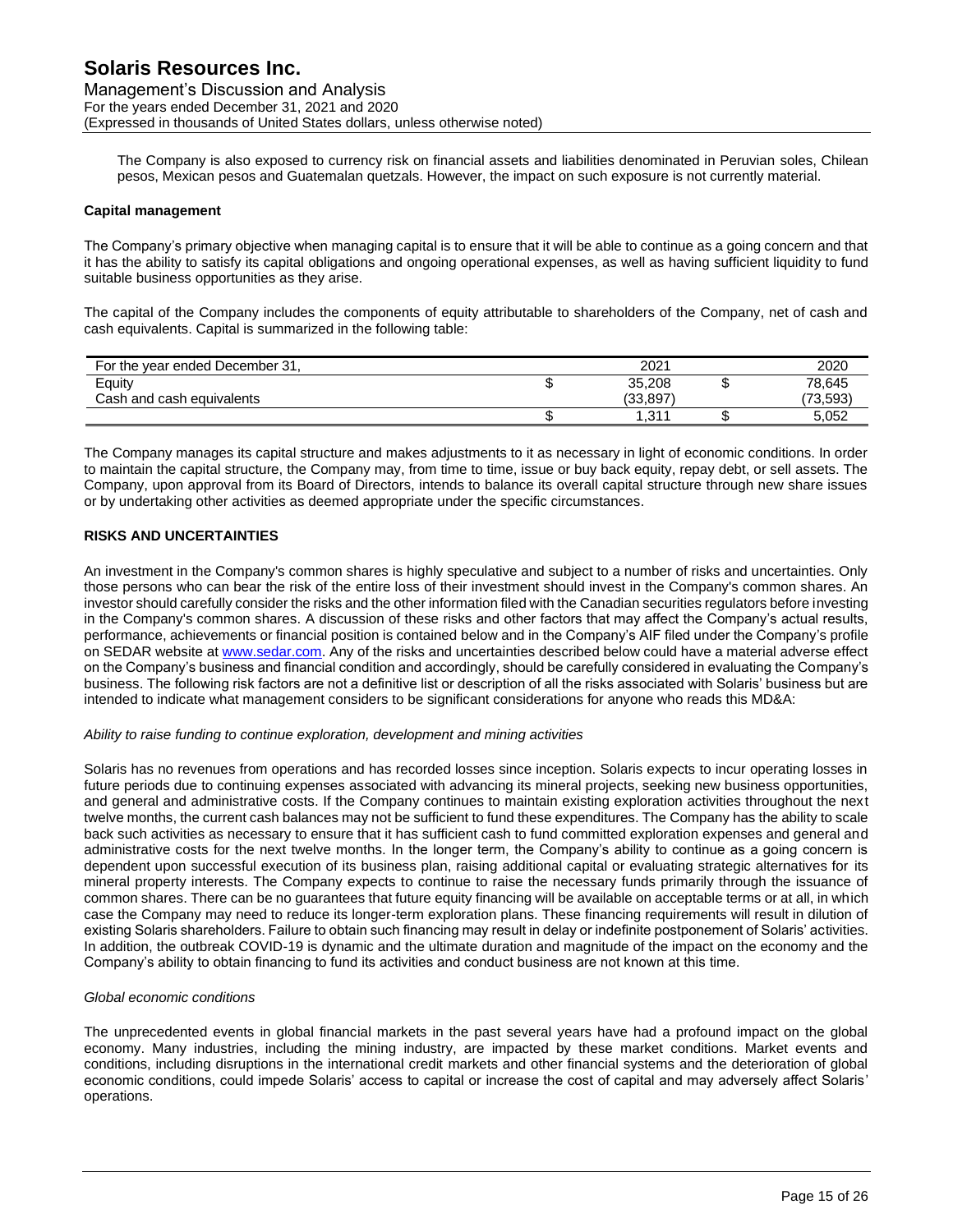Management's Discussion and Analysis For the years ended December 31, 2021 and 2020 (Expressed in thousands of United States dollars, unless otherwise noted)

Solaris is also exposed to liquidity risks in meeting its operating and capital expenditure requirements in instances where its cash position is unable to be maintained or appropriate financing is unavailable. These factors may impact Solaris' ability to obtain capital on terms favourable to it or at all. Increased market volatility may impact Solaris' operations which could adversely affect the trading price of Solaris common shares.

#### *Limited supplies, supply chain disruptions, and inflation*

Our exploration activities require skilled personnel and a supply of other resources, such as natural gas, diesel, oil and electricity. Supply may be interrupted due to a shortage or the scarce nature of inputs. Supply might also be interrupted due to transportation and logistics associated with the remote location of some of our operations, and government restrictions or regulations which delay importation of necessary items. COVID-19 has had a significant impact on global supply chains, which has impacted our ability to source supplies required for our exploration activities and has increased the costs of those supplies. Global supply chains have been further affected by the current conflict between Russia and the Ukraine and could be strained further by any exacerbation of this conflict. Any interruptions to the procurement and supply of resources, or the availability of skilled personnel, as well as increasing rates of inflation, could have an adverse impact on our future cash flows, earnings, results of operations, and financial condition.

#### *Negative operating cash flow*

Solaris has negative operating cash flow and may continue to have negative operating cash flow in future periods. To the extent that Solaris has negative operating cash flow, Solaris will need to continue to deploy a portion of its cash reserves to fund such negative operating cash flow. Solaris expects to continue to sustain losses in the future until it begins to generate revenue from the commercial production of its properties. There is no guarantee that Solaris will ever have commercial production or be profitable.

#### *Uncertainty of future revenues or of a return on investment*

It is difficult to evaluate Solaris' business and future prospects. Solaris has no history of earnings, and operating losses are expected to continue for the foreseeable future. While Solaris' Board of Directors is optimistic about Solaris' prospects, there is no certainty that anticipated outcomes and sustainable revenue streams will be achieved. There is no assurance that Solaris common shares will provide a return on investment in the future. Solaris has no plans to pay dividends in the future.

#### *No defined reserves with no mineral properties in production or under development*

Solaris is an early exploration and development company and all properties are in the exploration stage. Management has not defined or delineated any proven or probable reserves on any of Solaris' properties. Mineral exploration involves significant risk and few properties that are explored contain bodies of ore that would be commercially economic to develop into producing mines. Management cannot confirm the presence of any proven or probable reserves at Warintza or any other properties. The failure to establish proven or probable reserves could severely restrict Solaris' ability to implement its strategies for long-term growth. In addition, mineral resource figures are estimates only. The estimates are expressions of judgment based on knowledge, mining industry experience, the analysis of drill and other results, as well as industry practices.

Further, mineral resources are not mineral reserves and there is no assurance that any mineral resource estimate will ultimately be classified as proven or probable mineral reserves. Mineral resources which are not mineral reserves do not have demonstrated economic viability.

#### *Speculative nature of mineral exploration and development*

The exploration for and development of mineral deposits involves significant risk. Few properties that are explored are ultimately developed into producing mines. Substantial expenditures are required to establish mineral reserves through drilling, to develop processes to extract the mineral resources and, in the case of new properties, to develop the extraction and processing facilities and infrastructure at any site chosen for extraction. Development of Solaris' mineral projects will only follow upon obtaining satisfactory results. There is no assurance that Solaris' exploration and development activities will result in any discoveries of commercial bodies of ore, or that any of Solaris' mineral projects will be brought into commercial production. Whether a mineral deposit will be commercially viable depends on a number of factors, some of which are: the particular attributes of the deposit, accuracy of estimated size, continuity of mineralization, average grade, proximity to infrastructure, availability and cost of water and power, anticipated climatic conditions, commodity prices and government regulations, including regulations relating to prices, taxes, royalties, land tenure, land use, importing and exporting of minerals and environmental protection. The exact effect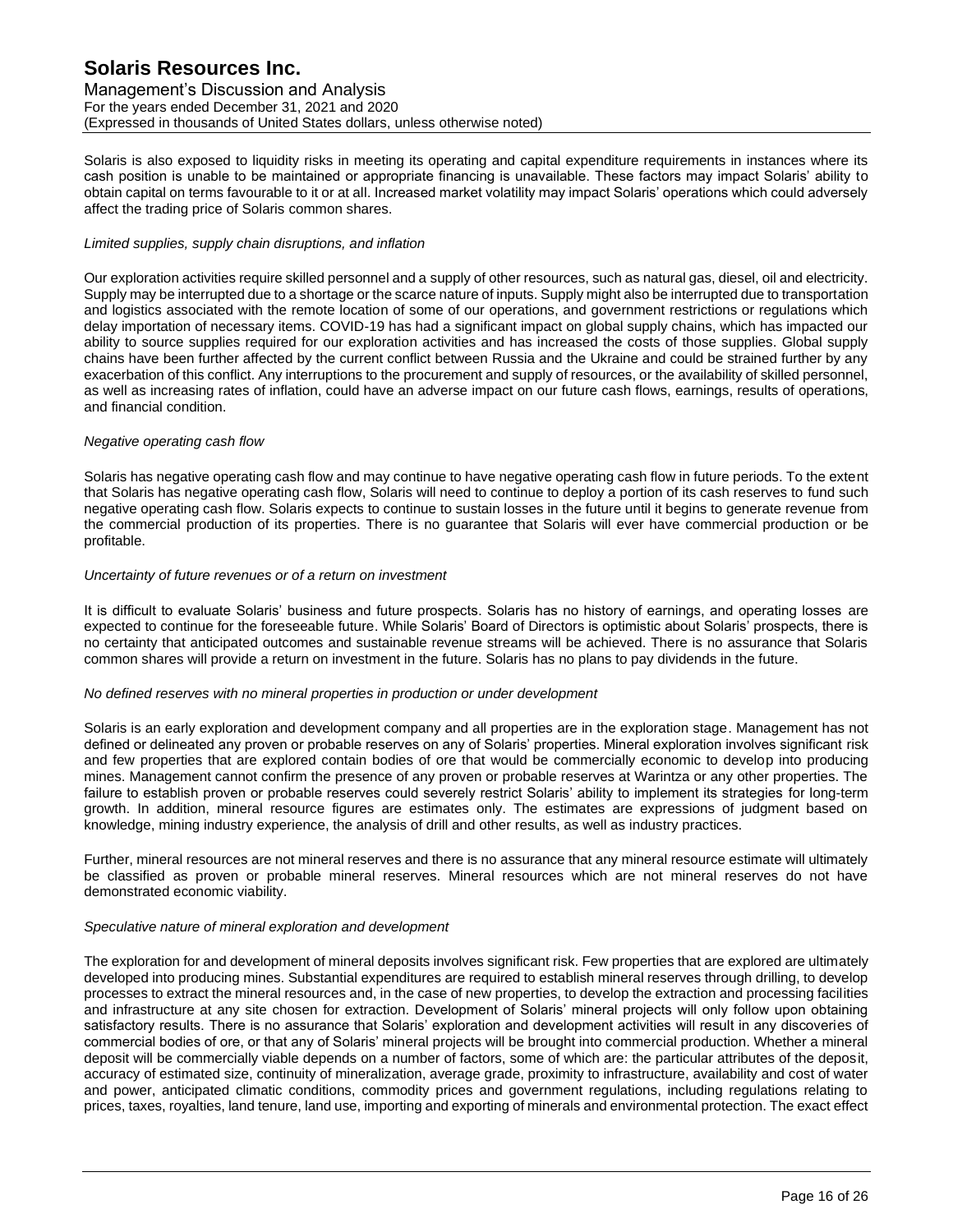Management's Discussion and Analysis For the years ended December 31, 2021 and 2020 (Expressed in thousands of United States dollars, unless otherwise noted)

of these factors cannot be accurately predicted but the combination of these factors may result in Solaris being unable to receive an adequate return on invested capital.

The process of mining, exploration and development also involves risks and hazards, including environmental hazards, industrial accidents, labour disputes, unusual or unexpected geological conditions or acts of nature. These risks and hazards could lead to events or circumstances, which could result in the complete loss of a project or could otherwise result in damage or impairment to, or destruction of, mineral properties and future production facilities, environmental damage, delays in exploration and development interruption, and could result in personal injury or death.

Although Solaris evaluates the risks and carries insurance policies to mitigate the risk of loss where economically feasible, not all of these risks are reasonably insurable and insurance coverages may contain limits, deductibles, exclusions and endorsements. Solaris cannot assure that its coverage will be sufficient to meet its needs. Such a loss may have a material adverse effect on Solaris. See "Uninsured Risks" below for more details.

#### *Spin-out of non-core assets*

On December 6, 2021, the Company announced a proposed spin-out of non-core assets to create Solaris Exploration Inc. Shareholders are cautioned that the spin-out is subject to various customary approvals including shareholder approval and approval of the Supreme Court of British Columbia. There is no guarantee that the required approvals are obtained and, even if the required approvals are obtained, there is no guarantee that the spin-out will occur in a timely fashion (if at all), or that it occurs on the terms announced by Solaris.

#### *Risk of global outbreaks and contagious diseases*

The risk of global outbreaks, including COVID-19, have the potential to significantly and adversely impact Solaris' operations and business. On March 11, 2020, the World Health Organization recognized COVID-19 as a global pandemic. Solaris is continuously evaluating the uncertainty and impact of the outbreak on the Company and its ability to operate due to employee absences, the length of travel and quarantine restrictions imposed by governments of affected countries, disruption in the Company's supply chains, information technology constraints, government interventions, market volatility, overall economic uncertainty and other factors currently unknown and not anticipated.

There can be no certainty that COVID-19, or other infectious illness, and the restrictive measures implemented to slow the spread of the virus will not materially impact Solaris' operations or personnel in the coming year. It is not possible for Solaris to predict the duration or magnitude of the adverse results of the outbreak and its effects on the Company's business, results of operations or ability to raise funds at this time.

## *Risks from international operations*

Changes in political situations may affect the manner in which Solaris operates. The operations of Solaris are conducted in Ecuador, Mexico, Chile and Peru which are exposed to various levels of economic, political, currency and other risks and uncertainties. These risks and uncertainties include, but are not limited to: terrorism, hostage taking, military repression, crime, violence, more prevalent or stronger organized crime groups, political instability, corruption, currency controls, extreme fluctuations in currency exchange rates, high rates of inflation, uncertainty of the rule of law and legal system, corruption of public officials and/or courts of law, labour unrest, the risks of war or civil unrest, expropriation and nationalization, renegotiation or nullification of existing concessions, licenses, permits, approvals and contracts, illegal mining, changes in taxation and mining laws, regulations and policies, restrictions on foreign exchange and repatriation, and changing political conditions and governmental regulations relating to foreign investment and the mining business. These countries have experienced political, social and economic unrest in the past and protestors have from time to time targeted foreign mining companies and their mining operations. The occurrence of mining regime changes adds uncertainties that cannot be accurately predicted and any future material adverse changes in government policies or legislation in the jurisdictions in which Solaris operates that affect foreign ownership, mineral exploration, development of mining activities and may affect Solaris' viability.

## *Risk associated with an emerging and developing market*

The disruptions recently experienced in the international and domestic capital markets have led to reduced liquidity and increased credit risk premiums for certain market participants and have resulted in a reduction of available financing. Companies located in countries in the emerging markets may be particularly susceptible to these disruptions and reductions in the availability of credit or increases in financing costs, which could result in them experiencing financial difficulty. In addition, the availability of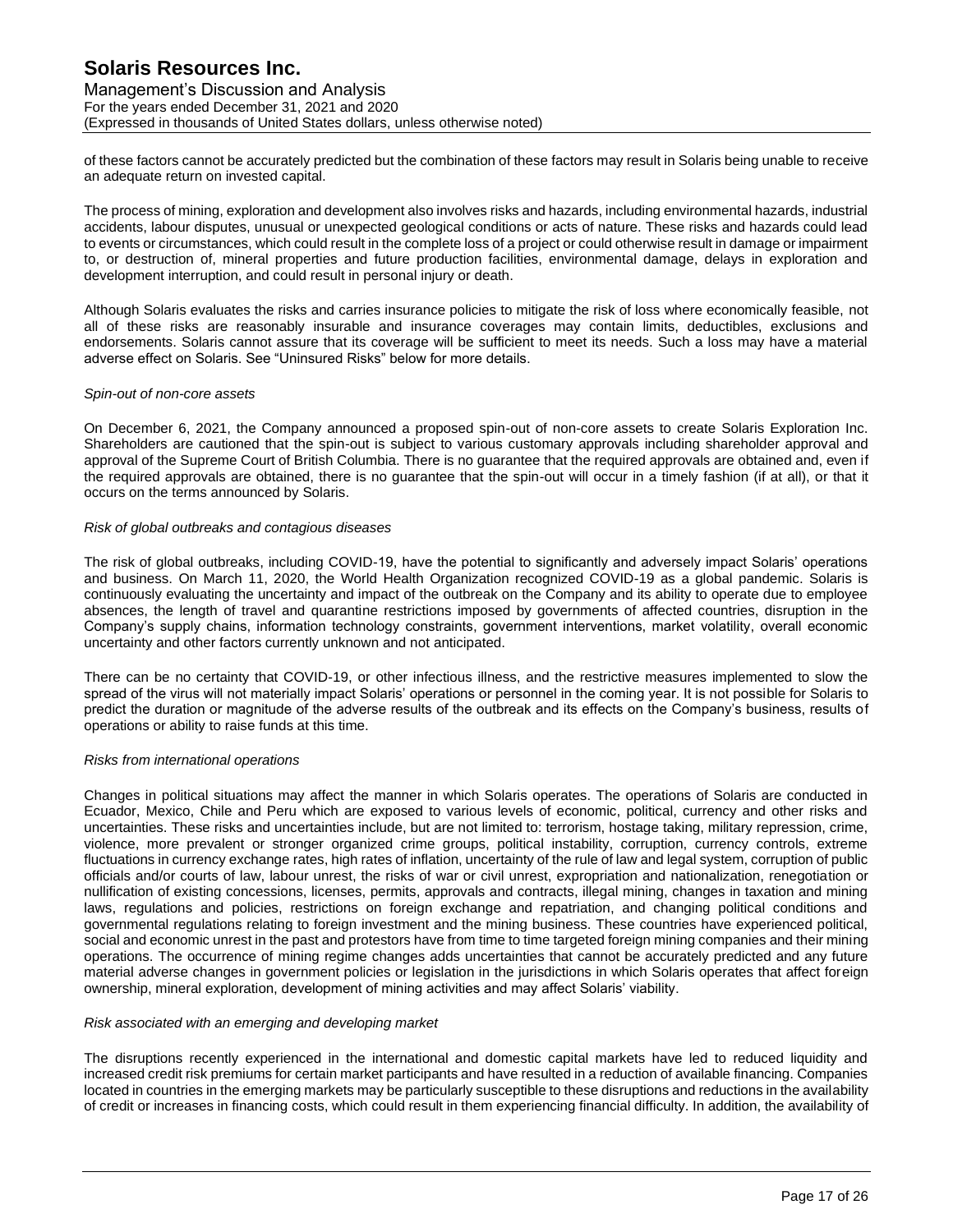Management's Discussion and Analysis For the years ended December 31, 2021 and 2020 (Expressed in thousands of United States dollars, unless otherwise noted)

credit to entities operating within the emerging and developing markets is significantly influenced by levels of investor confidence in such markets as a whole and as such any factors that impact market confidence (for example, a decrease in credit ratings, state or central bank intervention in one market or terrorist activity and conflict) could affect the price or availability of funding for entities within any of these markets.

#### *Relationships with, and claims by, local communities and indigenous groups*

Warintza was in a period of inactivity from late 2006 as a result of social unrest within the surrounding communities and lack of support for mineral exploration within Ecuador. In 2018, Solaris restored the relationship with local communities and commenced consultation. With the community's support Solaris initiated exploration activities in 2019. Solaris has committed to on-going community engagement and returned 2,349.67 ha surface rights to local Shuar Nations of Warints and Yawi as an integral step to restoring the community's acceptance of activity on Warintza. During the third quarter of 2020, Solaris and the local Shuar communities of Warints and Yawi announced the signing of the IBA, which was subsequently updated in the first quarter of 2022. While the IBA represents significant progress for the development of Warintza, continued development at Warintza is largely contingent on the continued support of these local communities. Any deterioration in Solaris' relationship with these communities would significantly negatively impact the development of Warintza.

In addition, despite the positive steps taken to restore the local Shuar communities acceptance of activity at Warintza, opposition to mining activities in Ecuador by a number of non-governmental organizations ("NGOs") and their influence on indigenous groups may ultimately affect permitting, operations, and Solaris' reputation. Solaris undertakes various initiatives, involving or for the benefits of local communities, in accordance with its responsible and transparent mining strategies. While Solaris is committed to operating in a socially responsible manner, there can be no assurance that its efforts, in this respect, will mitigate any country risk.

## *Geopolitical risk*

Warintza is located in Ecuador, South America. As a result, the Project is subject to certain risks and possible political and economic instability specific to Ecuador, such as the outcome of political elections and the possible turnover of government, political unrest, labour disputes, invalidation of government orders, permits or property rights, risk of corruption including violations under applicable foreign corrupt practices laws, military repression, war, civil disturbances, criminal and terrorist acts, arbitrary changes in laws, expropriation, nationalization, renegotiation or nullification of existing agreements and changes to monetary or taxation policies. The occurrence of any of these risks may adversely affect the mining industry, mineral exploration and mining activities generally or the Company and, among impacts, could result in the impairment or loss of mineral concessions or other mineral rights.

Exploration, development or production may also be affected to varying degrees by government regulations with respect to, but not limited to, restrictions on future exploitation and production, price controls, export controls, income taxes, labour and immigration, and by delays in obtaining or the inability to obtain necessary permits, opposition to mining from environmental and other non-governmental organizations, limitations on foreign ownership, expropriation of property, ownership of assets, environmental legislation, labour relations, limitations on repatriation of income and return of capital, high rates of inflation, increased financing costs and site safety. These factors may affect both Solaris' ability to undertake exploration and development activities in respect of future properties in the manner contemplated, as well as its ability to continue to explore, develop and operate those properties in which it has an interest or in respect of which it has obtained exploration and development rights to date.

Ecuador's most recent presidential elections took place on April 11, 2021, securing a new government over the next four-year term effective on May 24, 2021. The Company continues to believe the results were a positive outcome for the mining sector, signaling the return to power of a mining-friendly government, removing uncertainty associated with the election, and providing the basis for continued support of the industry and reforms aimed at improving the environment for the sector to grow. However, any shifts in political attitudes or changes in laws that may result in, among other things, significant changes to mining laws or any other national legal body of regulations or policies are beyond the control of Solaris and may adversely affect its business. The Company faces the risk that future governments may adopt substantially different policies, which might extend to the expropriation of assets or increased government participation in the mining sector. In addition, changes in resource development or investment policies, increases in taxation rates, higher mining fees and royalty payments, revocation or cancellation of mining concession rights or shifts in political attitudes in Ecuador may adversely affect Solaris' business.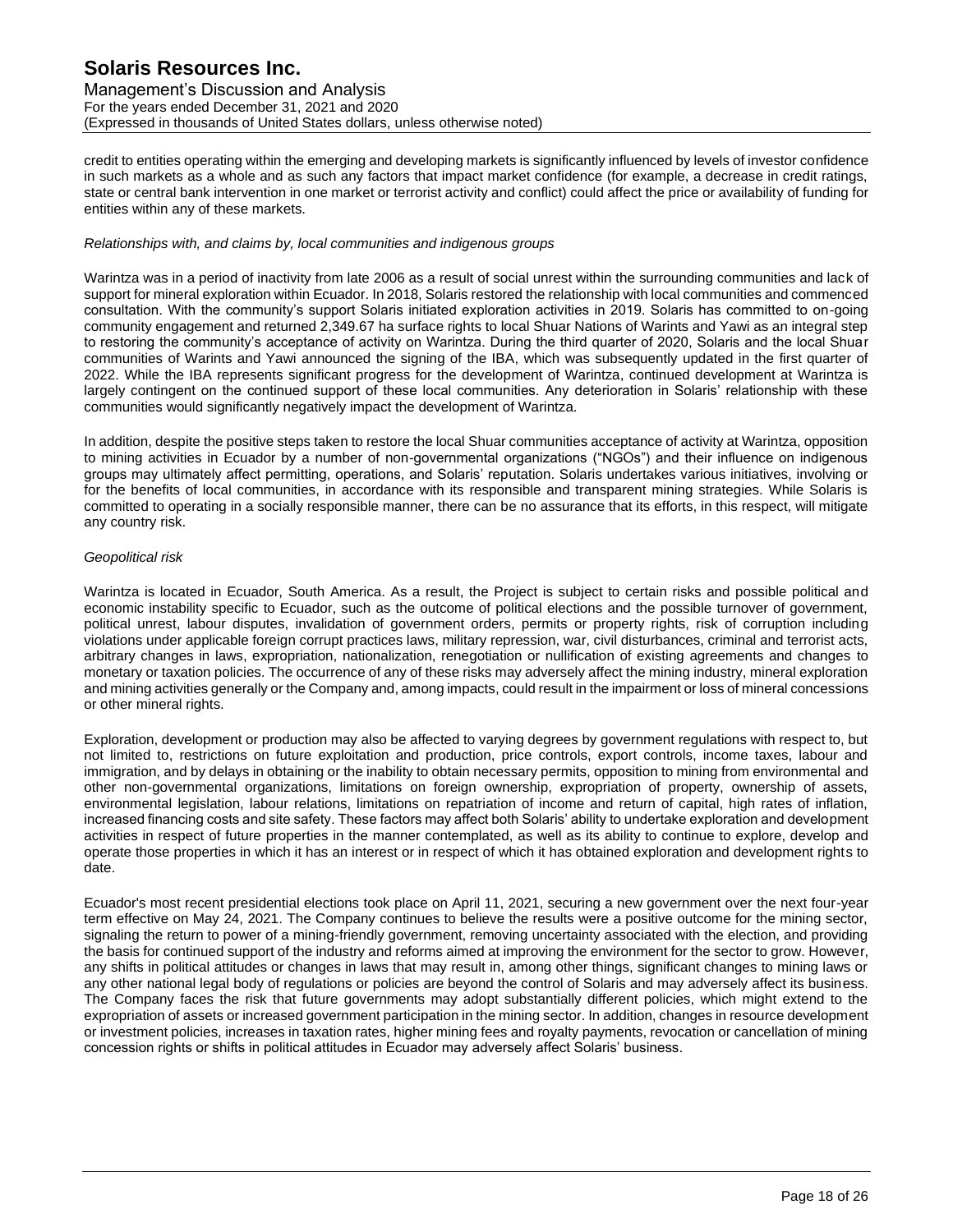Management's Discussion and Analysis For the years ended December 31, 2021 and 2020 (Expressed in thousands of United States dollars, unless otherwise noted)

## *Permitting risk*

Solaris' mineral exploration and development activities are subject to receiving and maintaining licenses, permits and approvals (collectively, "permits") from appropriate governmental authorities in Ecuador, Mexico, Chile and Peru. Solaris may be unable to obtain on a timely basis or maintain in the future all necessary permits to explore and develop its properties. Delays may occur in connection with obtaining necessary renewals or permits for Solaris' existing operations and activities, additional permits for existing or future operations or activities, or additional permits associated with new legislation. It is possible that previously issued permits may become suspended or revoked for a variety of reasons, including through government or court action. Solaris can provide no assurance that it will continue to hold or obtain, if required to, all permits necessary to develop or continue operating at any particular site, which could adversely affect its operations.

*Failure to comply strictly with applicable laws, regulations and local practices may have a material adverse impact on the Company's operations or business*

While the Company seeks to fully comply with applicable laws, regulations and local practices, failure to comply strictly with applicable laws, regulations and local practices relating to mineral rights applications and tenure could result in loss, reduction, cancellation or expropriation of entitlements, or the imposition of additional local or foreign parties as joint venture partners with carried or other interests. Any such loss, reduction or imposition of partners could have a material adverse impact on the Company's operations or business. Furthermore, increasing complexity of mining laws and regulations may render the Company incapable of strict compliance.

## *The Company's concessions are subject to pressure from artisanal and illegal miners*

Several of the Company's concessions are located close to communities with long-standing artisanal, often illegal, mining traditions. Limited economic opportunities in these areas contribute to making gold mining an attractive field of work for local individuals and small associations and companies, who at times view concessions belonging to the Company as particularly attractive targets for alluvial or hard rock mining. In some cases, the local operators (occasionally financed by outsiders), having exhausted development opportunities at their current location may seek to expand or relocate their activities into areas controlled by the Company. In other cases, illegal miners may relocate to one of the Company's concession areas in response to government pressure that has shut down their prior operations. Local and national political and regulatory authorities may come under pressure to support or not impede the ambitions of these local actors. In October 2021, Lowell Mineral Exploration Ecuador S.A., a subsidiary of the Company, announced its partnership with Pact, an international development organization with experience working with Indigenous peoples in the Amazon, to develop the Artisanal Mining Project that Solaris is carrying out in conjunction with the Shuar Centres of Warints and Yawi. The Company monitors local mining activities and is in regular contact with regulatory and political authorities to anticipate and manage issues as they arise, however not every incursion can be readily identified. Nonetheless, there is a risk that in the future, due to political or social factors, regulators may make decisions to grant access to artisanal miners that impact the viability of the Company's projects.

#### *The inherent operational risks associated with mining, exploration and development, many of which are beyond the Company's control*

The Company's activities are subject to a high degree of risk due to factors that, in some cases, cannot be foreseen or anticipated, or controlled. These risks include, but are not limited to, tectonic or weather activity that may provoke landslides or other impacts, labour disruptions, legislative and regulatory changes, crime, the inability to obtain adequate sources of power, water, labour, suitable or adequate machinery and equipment, and expert attorneys and consultants. In addition, the Company may be unable to acquire or obtain such requirements as water rights and surface rights, which may be critical for the continued advancement of exploration, development and operational activities on its mineral concessions. These processes could generate delays and adverse decisions, however unexpected, could negatively impact project development and the Company's prospects.

## *Land title risk*

Although Solaris has investigated the right to explore and exploit its various properties and obtained records from government offices with respect to all the mineral claims, licenses, concessions and other rights in and to lands comprising its properties, there is no guarantee of title. Other parties may dispute the title to a property or the property may be subject to prior unregistered agreements and transfers or land claims by aboriginal, native, or indigenous peoples. The title to Solaris' properties may be affected by undetected encumbrances or defects or governmental actions. Solaris has not conducted surveys of all of its properties and the precise area and location of claims or the properties may be challenged. Title insurance is generally not available for mineral properties. Failure by Solaris to meet its payment and other obligations pursuant to laws governing its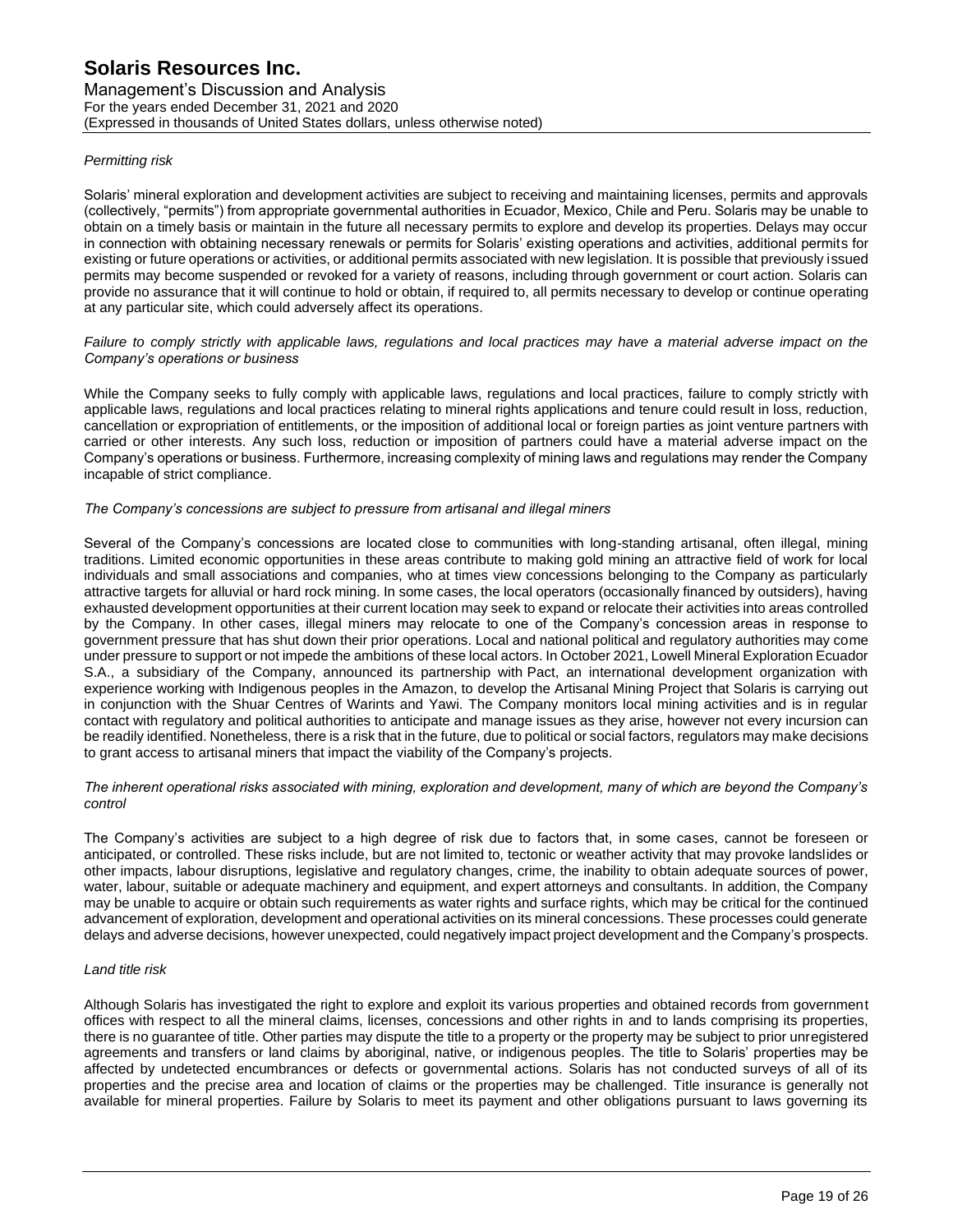Management's Discussion and Analysis For the years ended December 31, 2021 and 2020 (Expressed in thousands of United States dollars, unless otherwise noted)

mineral claims, licenses, concessions and other forms of land and mineral tenure could result in the loss of its material property interests which could have a material adverse effect on Solaris, which could cause a significant decline in Solaris' stock price.

#### *Surface rights and access risks*

Although the Company acquired the rights to some or all of the minerals in the ground pursuant to its mining concessions, it does not thereby acquire all rights to, or ownership of, the surface to the areas covered by its mining concessions. In such cases, applicable mining laws usually provide for rights of access to the surface for the purpose of carrying on mining activities, however, the enforcement of such rights can be costly and time consuming. In areas where there are no existing surface rights holders, this does not usually cause a problem, as there are no impediments to surface access. However, in areas where there are local populations or landowners, it is necessary, as a practical matter, to negotiate surface access. There can be no guarantee that, despite having the legal right to access the surface and carry on mining activities, the Company will be able to negotiate a satisfactory agreement with any such existing landowners/occupiers for such access, and therefore it may be unable to carry out significant exploration work or mining activities. In addition, in circumstances where such access is denied, or no agreement can be reached, the Company may need to rely on the assistance of local officials or the courts in the local jurisdictions in which the Company operates.

#### *Fraud and corruption*

Solaris' operations are governed by, and involve interactions with, many levels of government in numerous countries. Solaris is required to comply with anti-corruption and anti-bribery laws, including the Canadian Corruption of Foreign Public Officials Act, as well as similar laws in the countries in which Solaris conducts business. In recent years, there has been a general increase in both the frequency of enforcement and the severity of penalties under such laws, resulting in greater scrutiny and punishment to companies convicted of violating anti-corruption and anti-bribery laws. Furthermore, a company may be found liable for violations by not only its employees, but also by its contractors and third-party agents. Solaris' internal procedures and programs may not always be effective in ensuring that Solaris, its employees, contractors or third-party agents will comply strictly with such laws. If Solaris becomes subject to an enforcement action or in violation of such laws, this may have a material adverse effect on its reputation, result in significant penalties, fines, monitoring and investigation costs and/or sanctions imposed on it, and/or have a material adverse effect on Solaris' operations.

#### *Ethics and business practices*

Solaris maintains and requires adherence to policies governing ethical business conduct and practices, including prohibition of illegal payments, and respect for human rights and the individual. All personnel are expected to promote a respectful and inclusive workplace environment irrespective of ethnic background, gender, age or experience. Nevertheless, there is no assurance of compliance and the Company may be subject to allegations of discriminatory practices, harassment, unethical behavior, or breach of human rights.

#### *Solaris may in the future become subject to legal proceedings*

Solaris may, from time to time, become involved in various claims, legal proceedings, regulatory investigations and complaints. Solaris cannot reasonably predict the likelihood or outcome of any actions should they arise. If Solaris is unable to resolve any such disputes favorably, it may have a material adverse effect on Solaris' financial performance, cash flows, and results of operations. Solaris' assets and properties may become subject to further liens, agreements, claims, or other charges as a result of such disputes. Any claim by a third party on or related to any of Solaris' properties, especially where mineral reserves have been located, could result in Solaris losing a commercially viable property. Even if a claim is unsuccessful, it may potentially affect Solaris' operations due to the high costs of defending against the claim. If Solaris loses a commercially viable property, such a loss could lower its future revenues, or cause Solaris to cease operations if the property represents all or a significant portion of Solaris' mineral reserves.

#### *Tax regime in Ecuador*

The tax regime in Ecuador may be subject to differing interpretations, is subject to change without notice and the Company's interpretations may not coincide with that of the Ecuadorian tax authorities. In order for there to be restrictions on the repatriation of earnings, the Government of Ecuador would need to reform through the National Assembly the Organic Code of Production, Commerce and Investment that grant rights to freely repatriate earnings. As a result, the taxation applicable to transactions and operations may be challenged or revised by the Ecuadorian tax authorities, which could result in significant additional taxes, penalties and/or interest. Given the complexity of the tax calculations and interpretations, there is a risk that the currently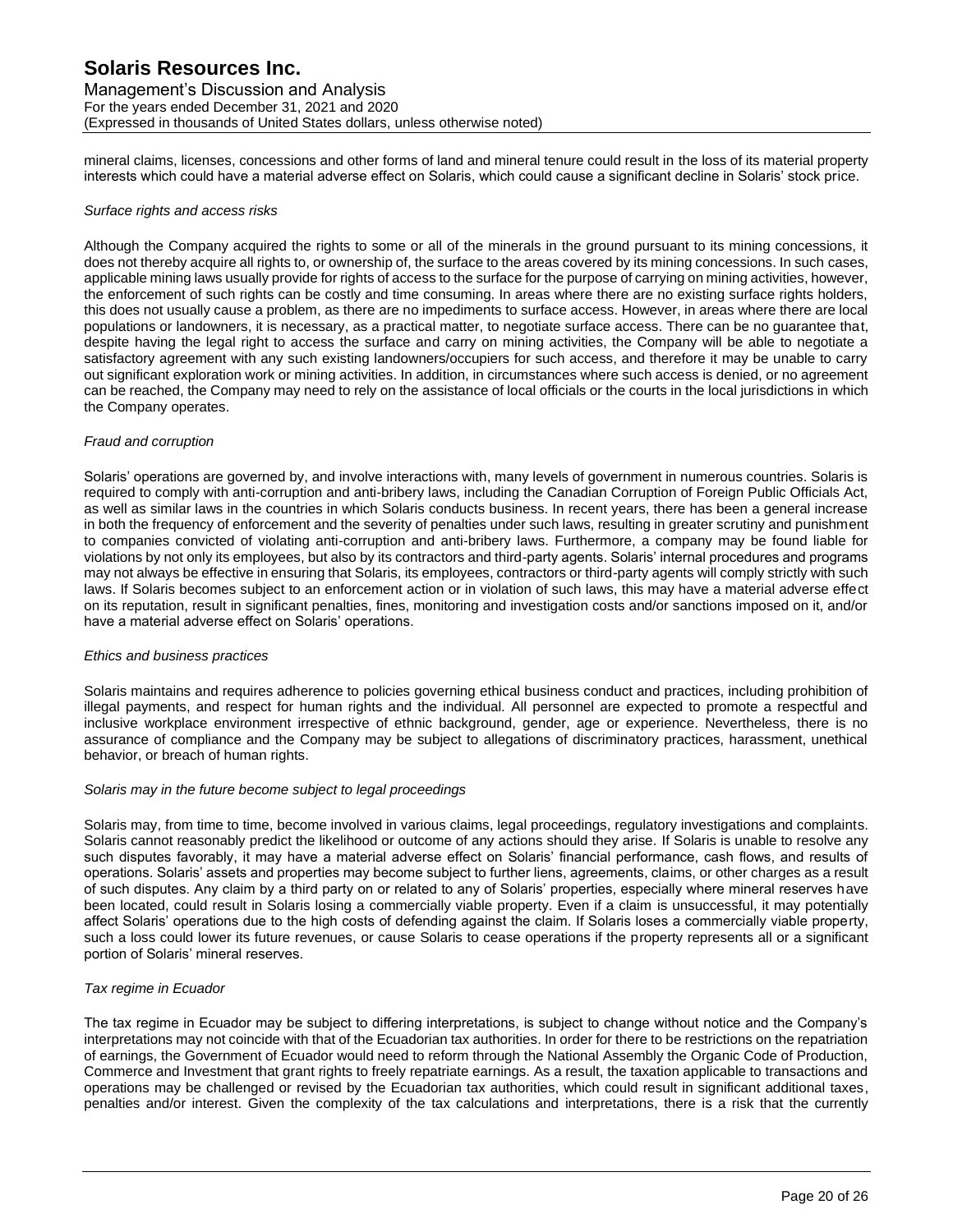Management's Discussion and Analysis For the years ended December 31, 2021 and 2020 (Expressed in thousands of United States dollars, unless otherwise noted)

expected taxation regime will not be applied or that different tax authorities will not agree with the calculations which may negatively impact the Company and the economic feasibility of the Warintza Project. This can be diminished by the execution an investment protection agreement setting out the legal framework, tax and legal stability, contractual rights, tax incentives and guarantees between the mining concessionaire and the Government of Ecuador.

There is also a risk that restrictions on the repatriation of earnings from Ecuador to foreign entities will be imposed in the future and the Company has no control over withholding tax rates. In addition, there are certain laws and regulations enacted in Ecuador that impose a capital gains tax on profits derived from the sale of shares, ownership interests and other rights, such as grant of rights for exploration concessions, exploitation, or similar activities of companies with permanent establishments in the country. The impact of these laws and regulations on the Company or its shareholders has not yet been determined.

#### *Solaris' mineral assets are located outside Canada and are held indirectly through foreign affiliates*

It may be difficult if not impossible to enforce judgements obtained in Canadian courts predicted upon the civil liability provisions of the securities laws of certain provinces against substantially all of Solaris' assets which are located outside Canada.

#### *Commodity price risk*

The price of Solaris common shares, financial results and exploration, and development and mining activities in the future may be materially adversely affected by declines in the price of copper, molybdenum and gold. Copper, molybdenum and gold prices fluctuate widely and are affected by numerous factors beyond Solaris' control, such as the sale or purchase of metals by various central banks and financial institutions, interest rates, exchange rates, inflation or deflation, fluctuation in the value of the United States dollar and foreign currencies, global and regional supply and demand, and the political and economic conditions of major metals-producing and metals-consuming countries throughout the world.

#### *Exchange rate fluctuations*

Solaris reports its results in U.S. dollars, while many of Solaris' investments, costs and revenues may be denominated in other currencies. This may result in additions to Solaris' reported costs or reductions in Solaris' reported revenues. Fluctuations in exchange rates between currencies in which Solaris invests, reports, or derives income may cause fluctuations in its financial results that are not necessarily related to Solaris' underlying operations.

#### *Joint ventures*

Solaris may enter into joint venture or similar arrangements with regard to future exploration, development and production properties (including potentially Solaris' concessions). There is a risk any future joint venture partner does not meet its obligations and Solaris may therefore suffer additional costs or other losses. It is also possible that the interests of Solaris or future joint venture partners are not aligned resulting in project delays or additional costs and losses. Solaris may have minority interests in the companies, partnerships and ventures in which it invests and may be unable to exercise control over the operations of such companies.

#### *Property commitments*

The properties held by Solaris may be subject to various land payments and/or work commitments. Failure by Solaris to meet its payment obligations or otherwise fulfill its commitments under these agreements could result in the loss of related property interests.

#### *Infrastructure*

Mineral exploration and development activities depend, to one degree or another, on adequate infrastructure. The costs, timing and complexities of developing Solaris' projects may be greater than anticipated for certain property interest without access to reliable roads, bridges, power sources and water supply. Unusual or infrequent weather phenomena, terrorism, sabotage, government or other interference in the maintenance or provision of such infrastructure could adversely affect Solaris' operations, financial condition and results of operations.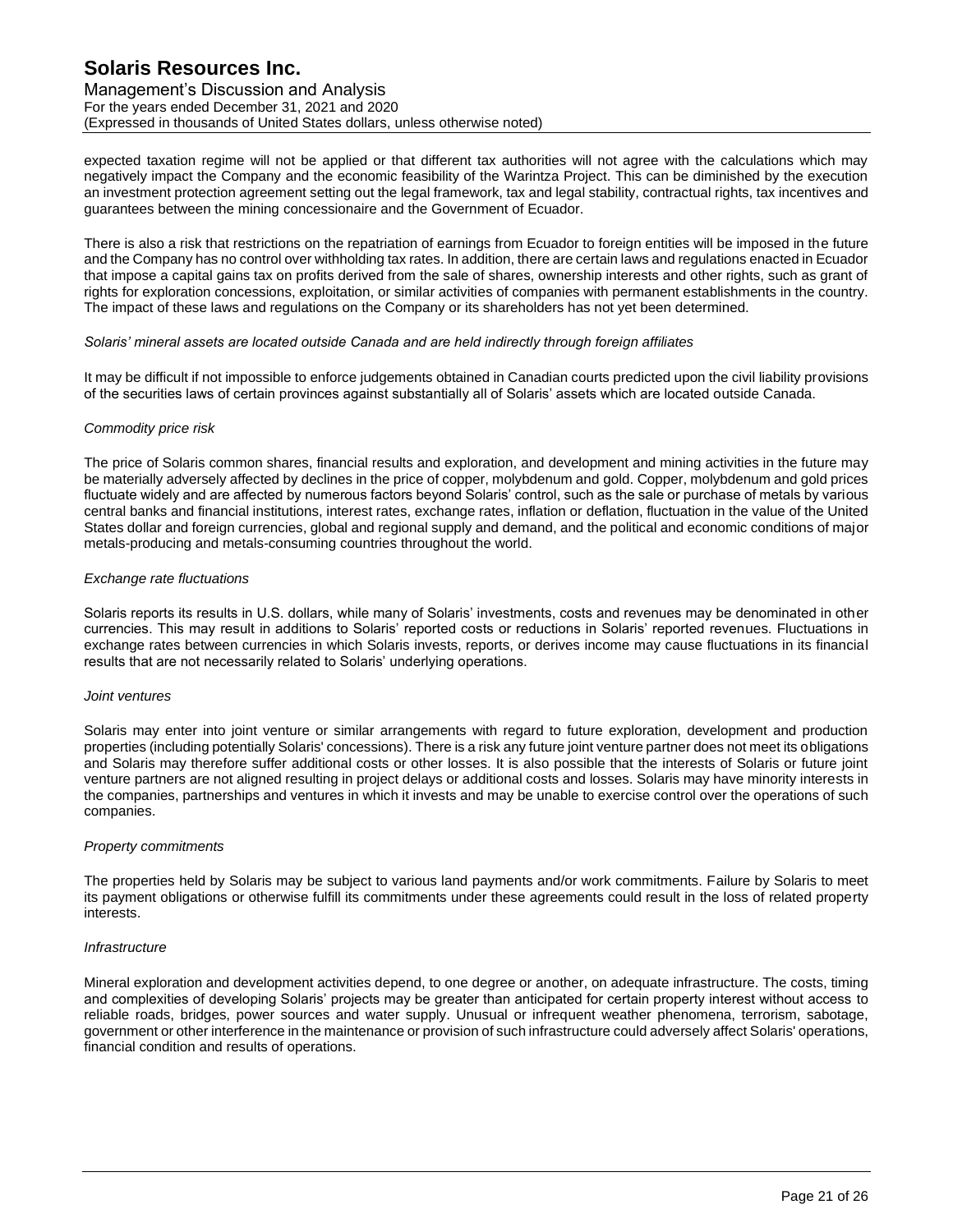Management's Discussion and Analysis For the years ended December 31, 2021 and 2020 (Expressed in thousands of United States dollars, unless otherwise noted)

### *Properties located in remote areas*

Solaris' exploration and development properties may be located in remote areas with challenging terrain, climate and access, resulting in technical challenges for conducting geological exploration. The remote location of Solaris' operations may also result in increased costs and transportation difficulties, which could have a material adverse effect on Solaris' business and results of operations.

### *Lack of availability of resources*

Mining exploration requires ready access to mining equipment such as drills, and crews to operate that equipment. There can be no assurance that such resources will be available to Solaris on a timely basis or at a reasonable cost. Failure to obtain these resources when needed may result in delays in Solaris' exploration programs.

## *Key management*

The success of Solaris will be largely dependent on the performance of its Board of Directors and its senior management. The loss of the services of these persons would have a materially adverse effect on Solaris' business and prospects. There is no assurance Solaris can maintain the services of its Board of Directors and management or other qualified personnel required to operate its business. Failure to do so could have a material adverse effect on Solaris and its prospects.

#### *Dependence on highly skilled personnel*

Solaris' prospects depend in part on the services of key executives and other highly skilled and experienced personnel focused on managing Solaris' interests and the advancement of its mineral projects, as well as its other interests, in addition to the identification of new opportunities for growth and funding. The loss of these persons or Solaris' inability to attract and retain additional highly skilled employees required for Solaris' activities may have a material adverse effect on its business or future operations. Solaris does not currently maintain "key person" life insurance on any of its key employees.

#### *Competition*

There is competition within the mining industry for the discovery and acquisition of properties considered to have commercial potential. Solaris competes with other mining companies, many of which have greater financial resources than Solaris, for the acquisition of mineral claims, leases and other mineral interests as well as for the recruitment and retention of qualified employees and other personnel.

#### *Significant shareholders*

Each of the significant shareholders has or will have the ability to significantly influence the outcome of corporate actions requiring shareholder approval, including the election of directors of Solaris and the approval of certain corporate transactions. Although each of these significant shareholders is or will be a strategic partner of Solaris, their respective interests may differ from the interests of Solaris or its other shareholders. The concentration of ownership of the Solaris common shares may also have the effect of dissuading third-party offers or delaying or preventing other possible strategic transactions of Solaris.

#### *Reputational risk*

As a result of the increased usage and the speed and global reach of social media and other web-based tools used to generate, publish and discuss user-generated content and to connect with other users, companies today are at much greater risk of losing control over how they are perceived in the marketplace. Damage to the Company's reputation can be the result of the actual or perceived occurrence of any number of events, and could include any negative publicity (for example, with respect to the Company's handling of environmental matters or the Company's dealings with community groups), whether true or not. The Company places a great emphasis on protecting its image and reputation, but the Company does not ultimately have direct control over how it is perceived by others. Reputation loss may lead to increased challenges in developing and maintaining community relations, decreased investor confidence and an impediment to the Company's overall ability to advance its projects, thereby having a material adverse impact on financial performance, cash flows and growth prospects.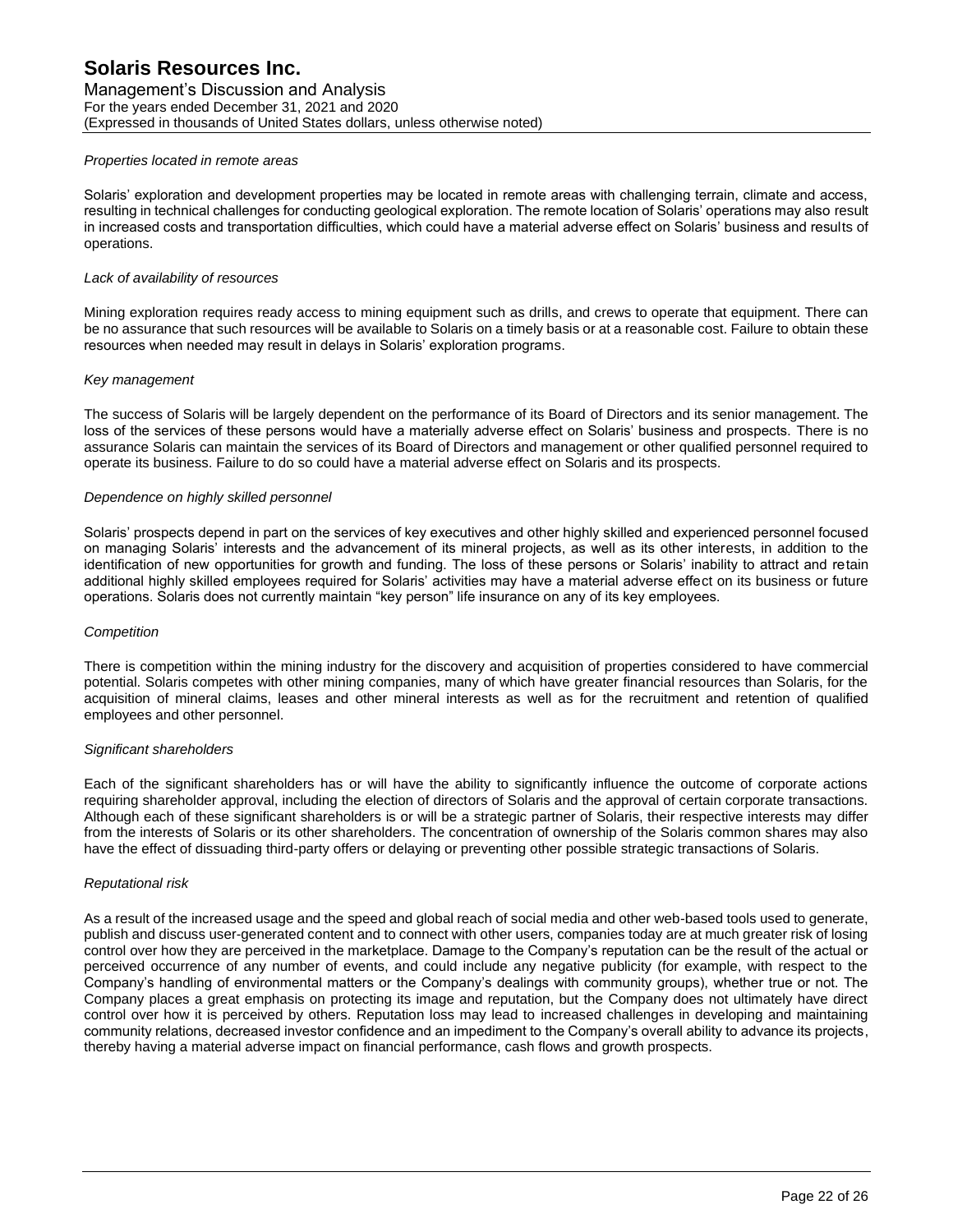Management's Discussion and Analysis For the years ended December 31, 2021 and 2020 (Expressed in thousands of United States dollars, unless otherwise noted)

## *Conflicts of interest*

Certain of the directors and/or officers of Solaris also serve as directors and/or officers of other companies involved in natural resource exploration, development and mining operations and consequently there exists the possibility for such directors and/or officers to be in a position of conflict. Any decision made by any of such directors and/or officers will be made in accordance with their duties and obligations to deal fairly and in good faith with a view to the best interests of Solaris and Solaris shareholders. In addition, each director is required to declare and refrain from voting on any matter in which such director may have a conflict of interest in accordance with the procedures set forth in the BCBCA and other applicable laws.

## *Uninsurable risks*

As mentioned above, Solaris' business is subject to a number of risks and hazards including adverse environmental conditions, industrial accidents, labour disputes, and technical difficulties due to unusual or unexpected geologic formations. Such risks could result in personal injury or death, environmental damage, damage to and destruction of the facilities, delays in exploration and development, monetary losses and legal liability. For some of these risks, Solaris maintains insurance to protect against these losses at levels consistent with industry practice. However, Solaris may not be able to maintain current levels of insurance, particularly if there is a significant increase in the cost of premiums. Moreover, insurance against risks such as environmental pollution or other hazards as a result of exploration and production may not be generally available to Solaris or to other companies in the mining industry on acceptable terms. Solaris might also become subject to environmental liability or other hazards which may not be insured against or which we may elect not to insure against because of premium costs or other reasons. Losses from these events may cause Solaris to incur significant costs that could have a material adverse effect upon its financial condition and results of operations.

## *Information systems*

Targeted attacks on Solaris' systems (or on systems of third parties that Solaris relies on), failure or non-availability of key information technology ("IT") systems or a breach of security measures designed to protect Solaris' IT systems could result in disruptions to Solaris' operations, extensive personal injury, property damage or financial or reputational risks. As the threat landscape is ever-changing, Solaris must make continuous mitigation efforts, including risk prioritized controls to protect against known and emerging threats, tools to provide automate monitoring and alerting and backup and recovery systems to restore systems and return to normal operations.

## *Public company obligations*

Solaris is subject to evolving corporate governance and public disclosure regulations that have increased both Solaris' compliance costs and the risk of non-compliance, which could adversely impact Solaris' share price.

Solaris is subject to changing rules and regulations promulgated by a number of governmental and self-regulated organizations, including the Canadian Securities Administrators, the TSX, and the IASB. These rules and regulations continue to evolve in scope and complexity creating many new requirements. For example, the Canadian government proclaimed into force the Extractive Sector Transparency Measures Act on June 1, 2015, which mandates the public disclosure of payments made by mining companies to all levels of domestic and foreign governments starting in 2017 for the year ended December 31, 2016. Solaris' efforts to comply with such legislation could result in increased general and administration expenses and a diversion of management time and attention from operating activities to compliance activities.

#### *Internal controls provide no absolute assurances as to reliability of financial reporting and financial statement preparation, and ongoing evaluation may identify areas in need of improvement*

Solaris may fail to maintain the adequacy of its internal control over financial reporting as such standards are modified, supplemented or amended from time to time, and Solaris may not be able to ensure that it can conclude on an ongoing basis that it has effective internal controls over financial reporting. Solaris' failure to satisfy the requirements of Canadian legislation on an ongoing, timely basis could result in the loss of investor confidence in the reliability of its financial statements, which in turn could harm Solaris' business and negatively impact the trading price of the Solaris common shares or market value of its other securities. In addition, any failure to implement required new or improved controls, or difficulties encountered in their implementation, could harm Solaris' operating results or cause it to fail to meet its reporting obligations.

Solaris may fail to maintain the adequacy of its disclosure controls. Disclosure controls and procedures are designed to ensure that the information required to be disclosed by Solaris in reports filed with securities regulatory agencies is recorded, processed,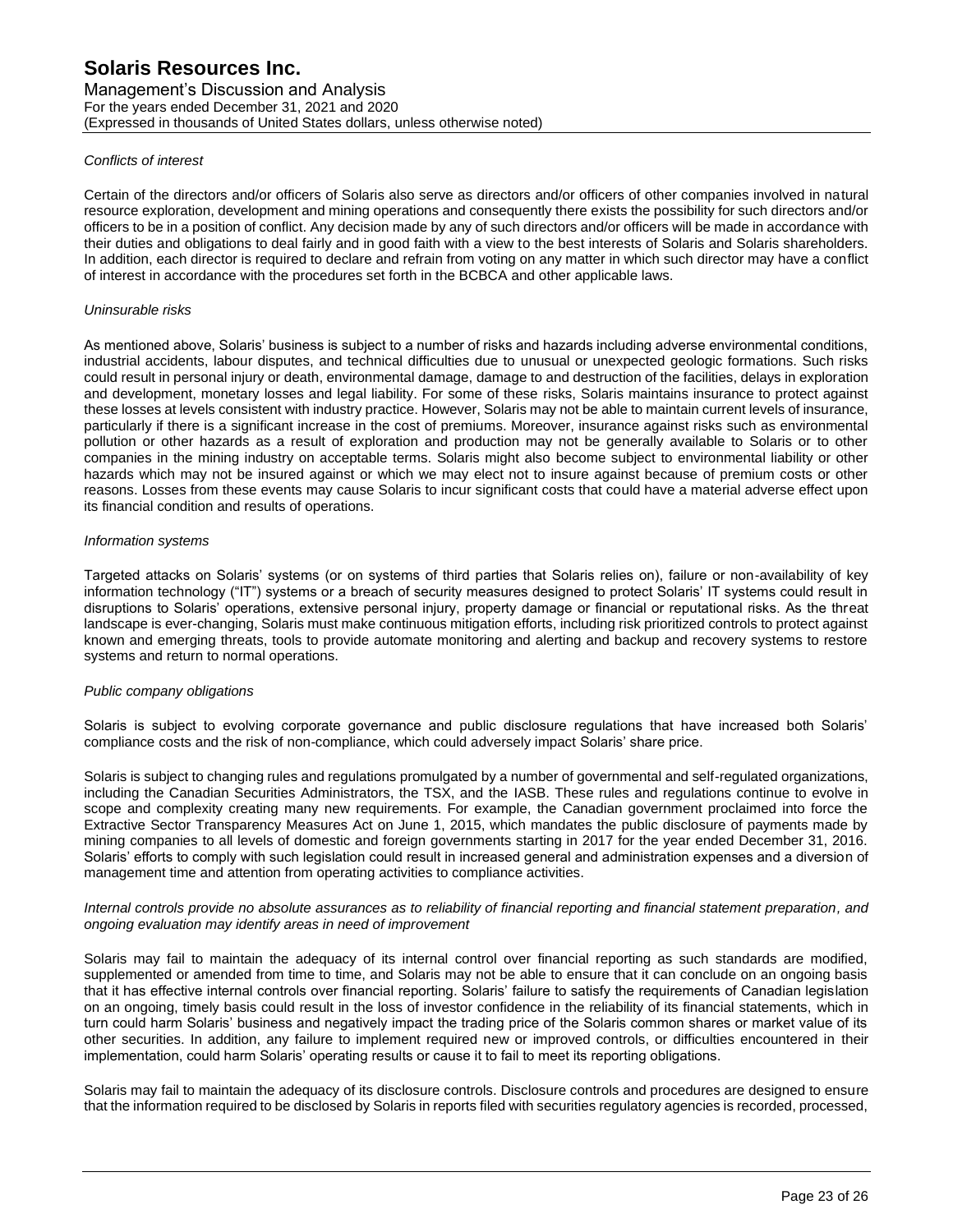Management's Discussion and Analysis For the years ended December 31, 2021 and 2020 (Expressed in thousands of United States dollars, unless otherwise noted)

summarized and reported on a timely basis and is accumulated and communicated to Solaris' management, as appropriate, to allow timely decisions regarding required disclosure.

No evaluation can provide complete assurance that Solaris' financial and disclosure controls will detect or uncover all failures of persons within Solaris to disclose material information otherwise required to be reported. A control system, no matter how well designed and operated, can provide only reasonable, not absolute, assurance with respect to the reliability of financial reporting and financial statement preparation. The effectiveness of Solaris' controls and procedures could also be limited by simple errors or faulty judgments.

#### *The Company's foreign subsidiary operations may impact its ability to fund operations efficiently, as well as the Company's valuation and stock price*

The Company conducts operations through foreign subsidiaries and substantially all of its assets are held in such entities. Accordingly, any limitation on the transfer of cash or other assets between the parent corporation and such entities, or among such entities, could restrict the Company's ability to fund its operations efficiently. Any such limitations, or the perception that such limitations may exist now or in the future, could have an adverse impact on the Company's valuation and stock price.

## *Share price fluctuation*

Securities markets have experienced a high degree of price and volume volatility, and the market price of securities of many companies have experienced wide fluctuations which have not necessarily been related to their operating performance, underlying asset values or prospects. Additionally, companies like Solaris often experience periods where their shares are thinly traded. There can be no assurance that these kinds of share price fluctuations or lack of liquidity will not occur in the future, and if they do occur, Solaris does not know how severe the impact may be on its ability to raise additional funds through equity issues. If Solaris is unable to obtain such additional financing, any investment in Solaris may be materially diminished in value or lost.

*The value of the Company's common shares, as well as its ability to raise equity capital, may be impacted by future issuances of shares*

The Company is authorized to issue an unlimited number of Solaris common shares without par value. The Company may issue more Solaris common shares in the future. Sales of substantial amounts of Solaris common shares (including shares issuable upon the exercise of stock options), or the perception that such sales could occur, could materially adversely affect prevailing market prices for the Solaris common shares and the ability of the Company to raise equity capital in the future.

## *Future sales of common shares by existing shareholders*

Sales of a large number of common shares in the public markets, or the potential for such sales, could decrease the trading price of the common shares and could impair the ability of the Company to raise capital through future sales of common shares.

# *Costs of land reclamation*

It is difficult to determine the exact amounts which will be required to complete all land reclamation activities in connection with the properties in which the Company holds an interest. Reclamation bonds and other forms of financial assurance represent only a portion of the total amount of money that will be spent on reclamation activities over the life of a mine. Accordingly, it may be necessary to revise planned expenditures and operating plans in order to fund reclamation activities. Such costs may have a material adverse impact upon the consolidated financial condition and results of operations of the Company.

## *Measures to protect endangered species may adversely affect the Company's operations*

The countries in which Company operates (including in particular, Ecuador) have diverse and fragile ecosystems and the federal government, regional governments, politicians, community leaders, and NGOs are vigilant in the protection of endangered species. The existence or discovery of an endangered species at or near the Company's projects may have a number of adverse consequences to the Company's plans and operations. For instance, the presence of an endangered species could require the Company to modify its design plans and construction, to take extraordinary measures to protect the species or to cease its activities temporarily or permanently, all of which would delay the Company's exploration activities and have an adverse economic impact on the Company, which could be material. The existence or discovery of an endangered species at Warintza could also ignite NGO and local community opposition to the Company's projects, which could present further challenges to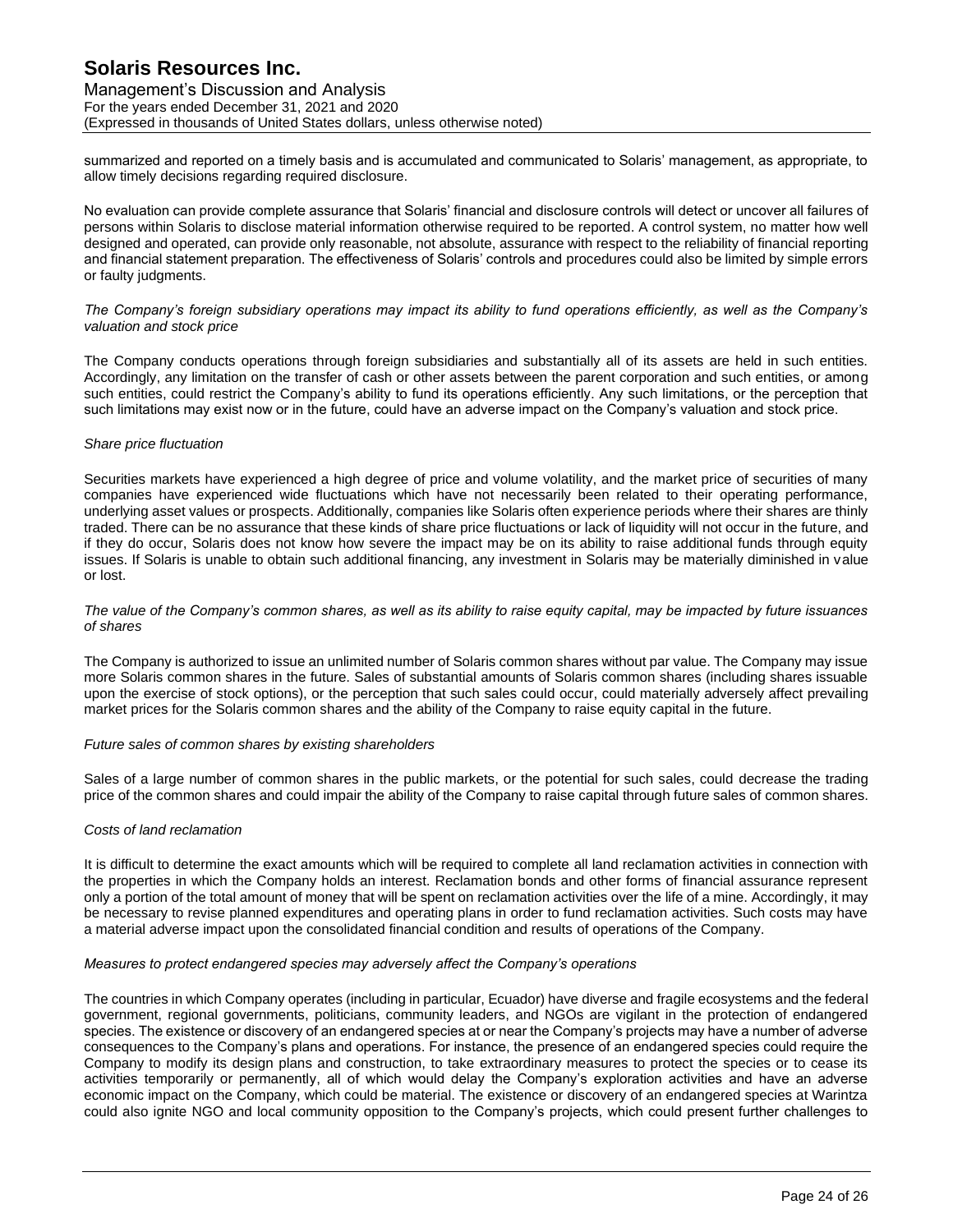Management's Discussion and Analysis For the years ended December 31, 2021 and 2020 (Expressed in thousands of United States dollars, unless otherwise noted)

exploration and development activities.

#### *Environmental risks and hazards*

All phases of the Company's consolidated operations are subject to environmental regulation in the various jurisdictions in which it operates. These regulations mandate, among other things, the maintenance of air and water quality standards and land reclamation. They also set forth limitations on the generation, transportation, storage and disposal of solid and hazardous waste. Environmental legislation is evolving in a manner which will require stricter standards and enforcement, increased fines and penalties for non-compliance, including potential loss of title, more stringent environmental assessments of proposed projects, and a heightened degree of responsibility for companies and their officers, directors and employees. There is no assurance that future changes in environmental regulation, if any, will not adversely affect the Company's operations. Environmental hazards may exist on the properties on which the Company holds interests which are unknown to the Company at present and which have been caused by previous or existing owners or operators of the properties.

Failure to comply with applicable environmental laws, regulations and permitting requirements may result in enforcement actions thereunder, including orders issued by regulatory or judicial authorities causing operations to cease or be curtailed, and may include corrective measures requiring capital expenditures, installation of additional equipment, or remedial actions. Parties engaged in mining operations or in the exploration or development of mineral properties may be required to compensate those suffering loss or damage by reason of the mining activities and may have civil or criminal fines or penalties imposed for violations of applicable laws or regulations.

Amendments to current environmental laws, regulations and permits governing operations and activities of mining and exploration companies, or more stringent implementation thereof, could have a material adverse impact on the Company and cause increases in exploration expenses, capital expenditures or production costs, reductions in levels of production at producing properties or require abandonment or delays in development of new mining properties.

## *Changes in climate conditions*

Governments are moving to introduce climate change legislation and treaties at the international, national, state/provincial and local levels. Regulation relating to emission levels (such as carbon taxes) and energy efficiency is becoming more stringent. If the current regulatory trend continues, the Company expects that this may result in increased costs at some of its operations. In addition, the physical risks of climate change may also have an adverse effect on the Company's operations. These risks include extreme weather events such as increased frequency or intensity of wildfire seasons or prolonged drought which could have the potential to disrupt the Company's operations. Effects of climate change or extreme weather events could cause prolonged disruption to the delivery of essential commodities, which may cause the Company's production efficiency to be reduced.

The Company can provide no assurance that efforts to mitigate the risks of climate changes will be effective and that the physical risks of climate change will not have an adverse effect on the Company's operations and profitability.

Readers are cautioned that the foregoing list of risks, uncertainties and other factors is not exhaustive.

# **DISCLOSURE CONTROLS AND PROCEDURES AND INTERNAL CONTROL OVER FINANCIAL REPORTING**

The Chief Executive Officer ("CEO") and Chief Financial Officer ("CFO") have designed or caused to be designed under their supervision the Company's disclosure controls and procedures ("DC&P") to provide reasonable assurance that material information regarding the Company is accumulated and communicated to the Company's management, including its CEO and CFO, in a timely manner. In addition, the CEO and CFO have designed or caused to be designed under their supervision internal controls over financial reporting ("ICFR") to provide reasonable assurance regarding the reliability of financial reporting and the preparation of financial statements, as well as an evaluation on whether or not there were changes to its ICFR during the year ended December 31, 2021 that have materially affected, or are reasonably likely to materially affect the Company's ICFR. The control framework used to design the Company's ICFR is based on the 2013 control framework developed by the Committee of Sponsoring Organizations of the Treadway Commission.

For the year ended December 31, 2021, the DC&P have been designed and is operating effectively to provide reasonable assurance that material information relating to the Company is made known to the CEO and CFO, particularly during the period in which the relevant annual filings are prepared and the information required to be disclosed by the Company in its filings or other reports filed or submitted by it under securities legislation is recorded, processed, summarized and reported within the time periods specified.